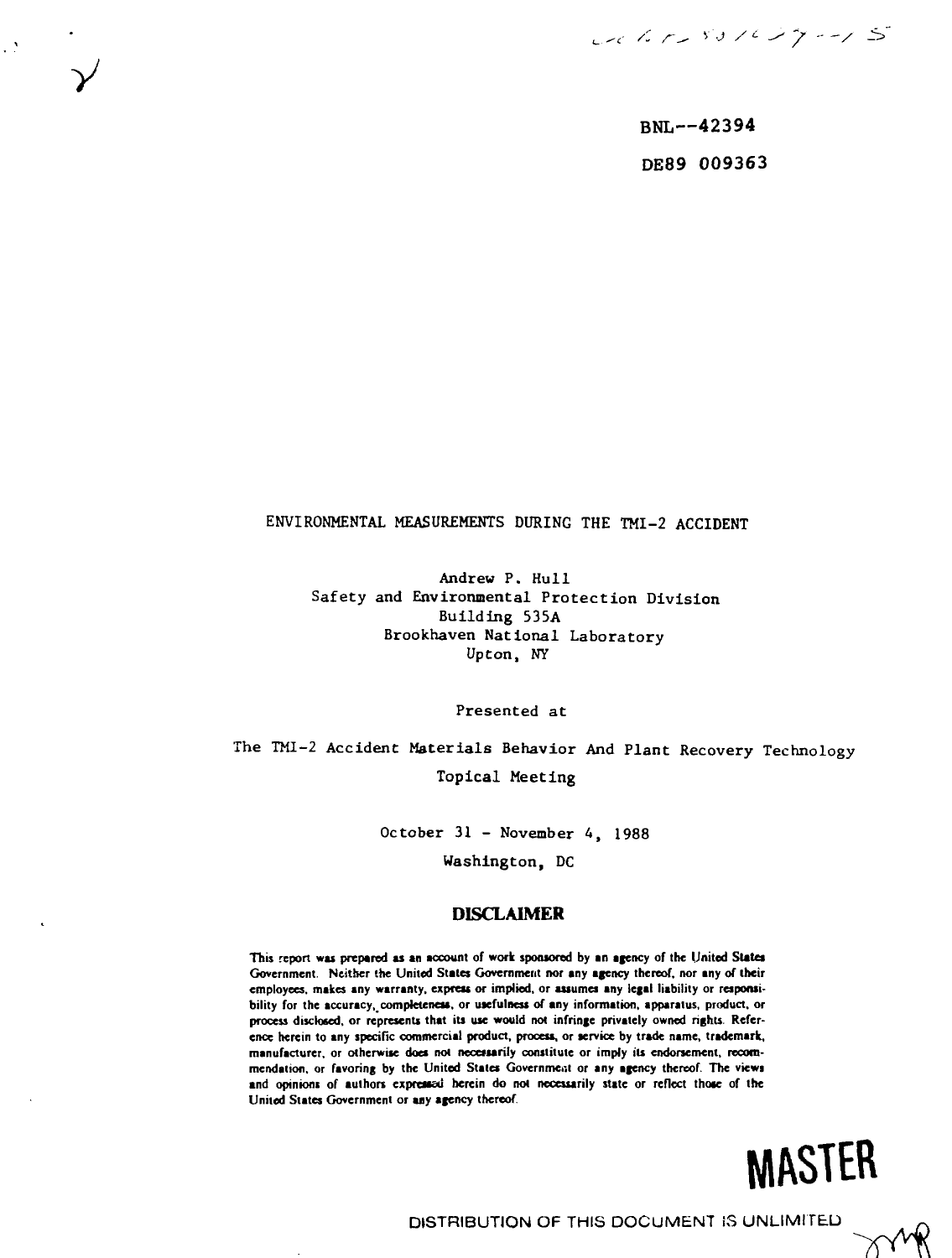**Environmental Measurements During the TMI-2 Accident\***

**Andrew P. Hull Safety and Environmental Protection Division Brookhaven National Laboratory** 11973 **Upton, NY 11973** 

#### **Introduction**

k,

**cm** 

**Even though the prior** *arrangements* **for it had not been clearly defined, a large integrated state and federal environmental monitoring response was made to the TMI-2 accident. The following presentation considers its emergency phase, which commenced at about 0700 on March 29, 1979 and which extended through the next three weeks. Particular emphasis is placed on the role of the Department of Energy (DOE), which committed major resources to support this effort.**

**Soon after the declaration of a General Emergency at 0724, the Initial off-site response was made by teams from the plant operator at that time, Metropolitan Edison. Coordination with the Pennsylvania Department of Environmental Resources (DER) was provided by Its staff nuclear engineer who was on sit e with an an open phone link to the DER Office in downtown Harrisburg, some 12 miles (7 km) away from the TMI site . This initial effort was supplemented in late morning by personnel** *from* **the Region 1 Office of the NRC, who made a few off-site measurements during the first day of the** emergency.

**A team of six health physicists from DOE'9 Radiological Assistance Program (RAP) at Brcokhaven National Laboratory arrived in a U.S. Coast Guard**

**This investigation was supported by Contract DE-AC02-76CH00016 to the Safety and Environmental Protection Division by the Department of Energy.**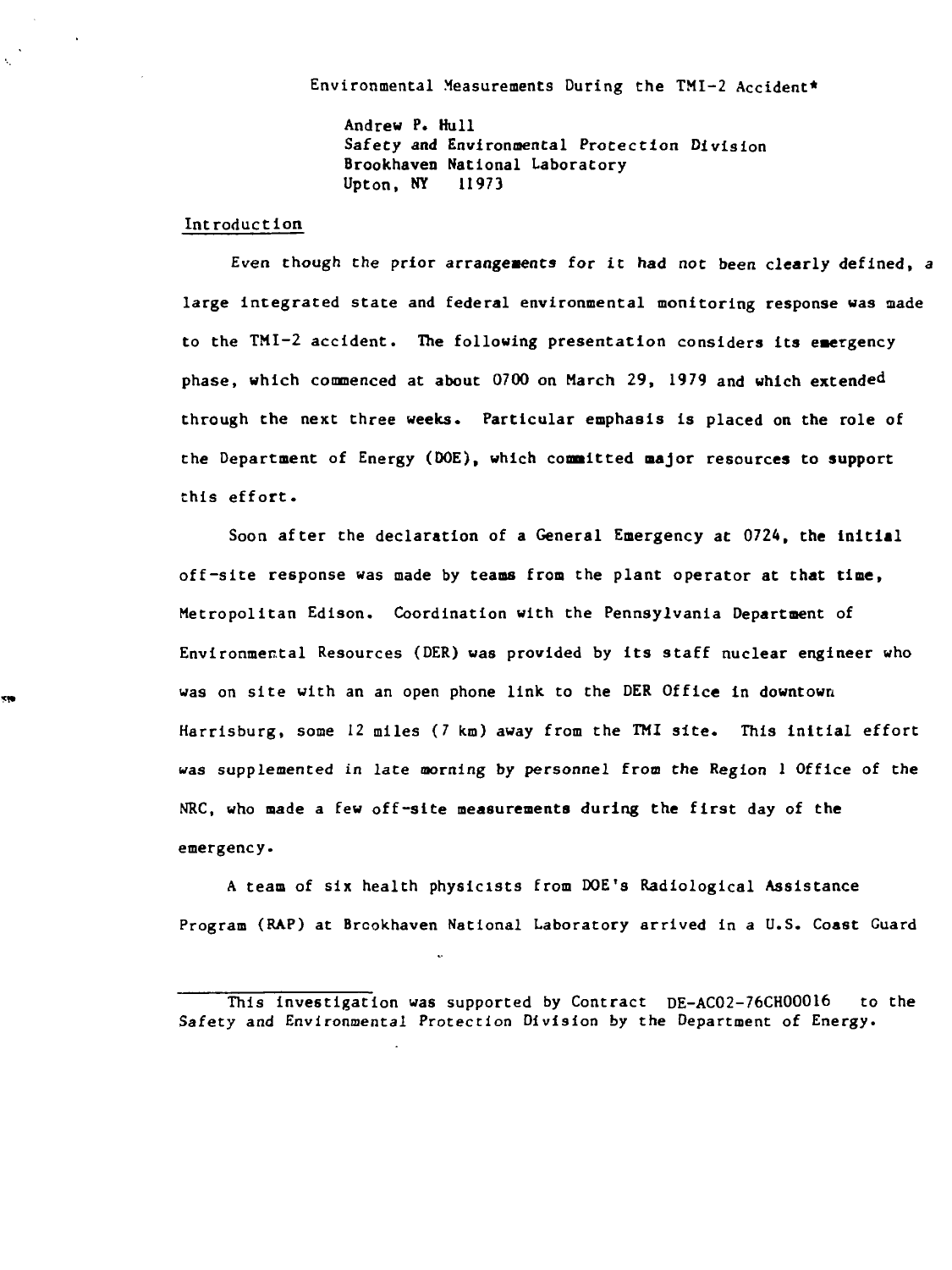**helicopter at the Capital City Airport near Harrisburg in mid-afternoon. This coincided with the arrival of an aerial survey helicopte r from the Eastern Office of DOE's Aerial Measurements Service (AMS), which is located at Andrews Air Force Base at Suitland, MD. The RAP Team operated out of the DER office to supplement its sampling and dose assessment efforts, while the AMS helicopter performed plume tracking.**

**Meanwhile DOE's Atmospheric Advisory Capability (ARAC) at Lawrence Livernore Laboratory (LLL) in Livermore, CA, commenced projections of plume trajectorie s which were initiall y relayed by phone to the NRC. The principal AMS resources at Las Vegas were alerted, as were those at several DOE national laboratories. The DOE effort gradually expanded during the following days. By April 2, about 100 DOE radiation protection professionals and support personnel were engaged in plume tracking, field environmental monitoring and sampling, sample analysis, and dose assessment (1). They were based at a Command Post which had been established at the Capital City Airport, which is located about 10 miles (16 km) northwest of the TMI site . A team of 21 EPA professionals who arrived on March 30 were also colocated at the Command Post.**

÷

**Much of the largely ad hoc command structure, organizational arrangements and line s of communication involving the state and several federal agencies in this joint effort became the conceptual basis for the current Federal Radiological Monitoring and Assessment Plan (FRMAP), in which DOE is initiall y the lead agency tor the technical component within FEMA's Federal Radiological Emergency Response Plan (2).**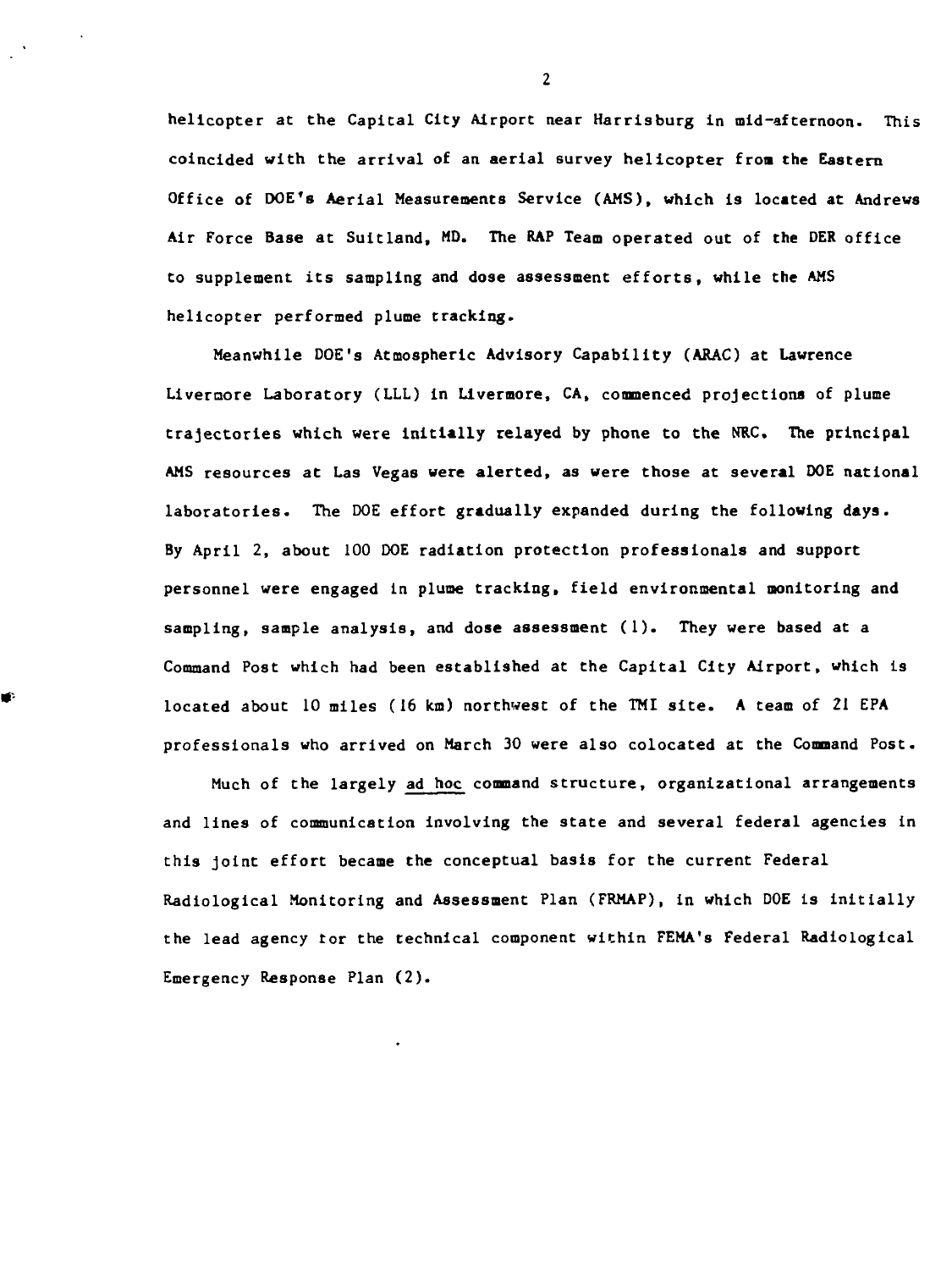### **In-Plant Monitoring**

**At about the time that the General Emergency was declared, a downwind dose-rate projection of 40 R/hr (0.01 C/kg) at Goldsboro (1.5 mi or 2.4 km west of the TM1 site) was made by a plant engineer on the basis of a containment monitor reading of 400 R/hr (0.103 C/kg) (3). The NRC's subsequent investigation disclosed that, at that time, the true reading was only 400 mR/hr (1 x 10"<sup>3</sup> C/kg). However, it subsequently increased to 6,000 R/hr (1.55 C/kg) by 0900. The initial projection was based on an assumed** containment leakage rate at an overpressure of 55 psi  $(3.8 \times 10^5 \text{ Pa})$ . whereas the actual level at the time it was made was about  $i.5$  psi  $(i.0 \times 10^4$  Pa).

**Starting at about 0655, there were many indications of a sudden increase in in-plant radiation levels. The unit vent gas monitor went off-scale (^2 x** 10<sup>-2</sup> uCi/cm<sup>3</sup> or 740 Bq/cm<sup>3</sup>) shortly thereafter. The iodine and particulate **monitors also went off-scale within an hour or two, apparently due to the high gas concentrations and increased radiation backgrounds in the vicinity at these monitors.**

**For the next few days after this effective disabling of the effluent monitors, there was no data available from the plant on gaseous emissions except for a few grab samples, the first of which was not obtained until March 31. Also, due to high radiation levels in their vicinity the iodine effluent samples were changed only infrequently during the first week after the accident. A retrospective reconstruction of the trend of these grab samples,**

 $\overline{\mathbf{3}}$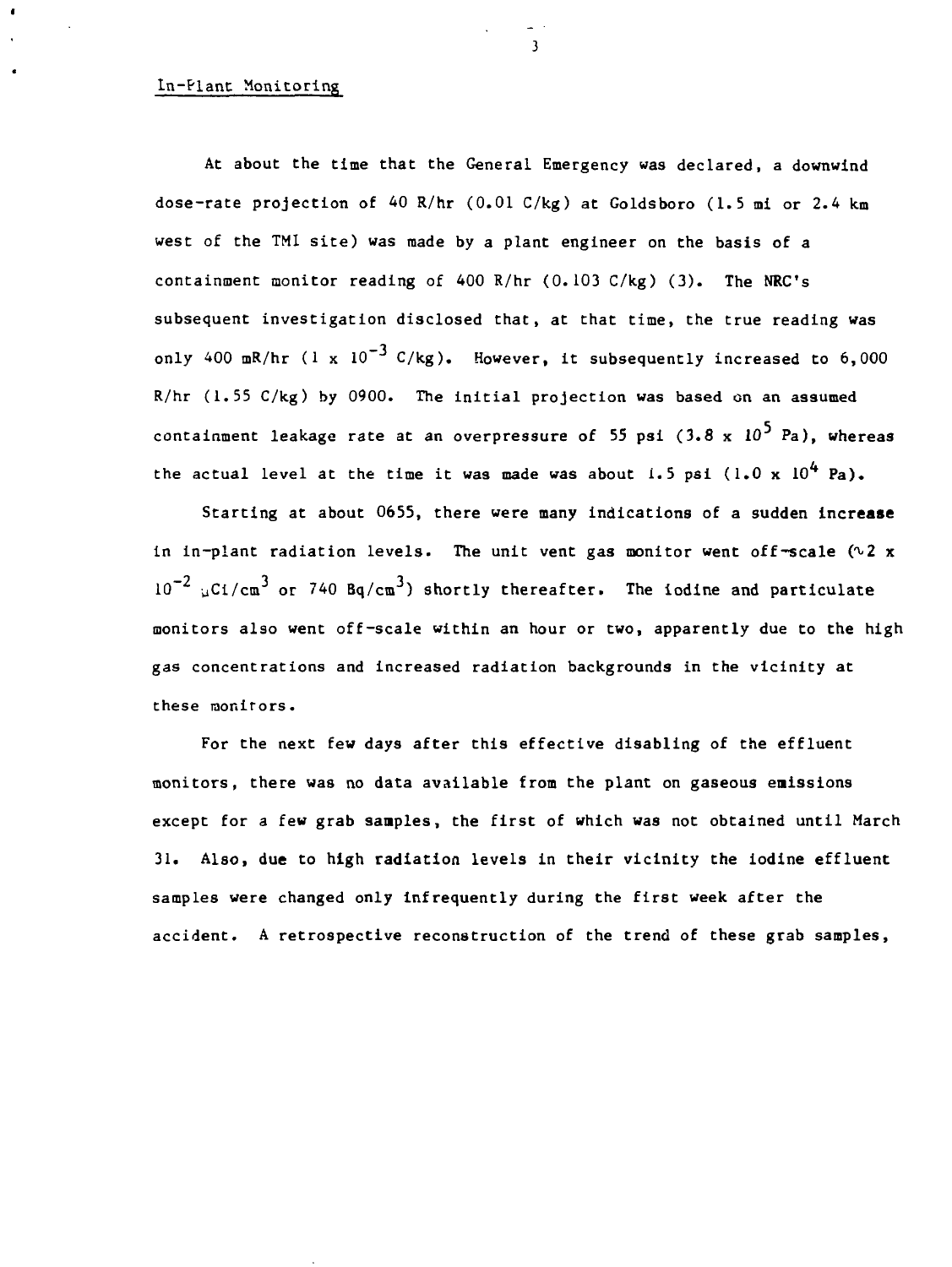**along wirh meteorology and TLD data, suggests an initial release rate on March** 28 of about 55 Ci/sec (2.0 GBq/sec) in a concentration of about 5  $\mu$ Ci/cm<sup>3</sup> (185 **Bq/cm ). It declined almost exponentially over the next two weeks, with a** half-time of about 1.5 d (4). The <sup>131</sup>I release data showed considerable **variability. The largest release rate was 22.2 yCi/sec (821 kBq/sec) for a** total of  $4.2$  Ci (155 GBq) in an average concentration of about  $4 \times 10^{-7}$ **Ci/cm<sup>3</sup> (15 mBq/cm<sup>3</sup>) between 1900, March 29, and 2200, March 30. A total of about 7 Ci (259 GBq) was released during the first week after the accident and 3 Ci (111 GBq) during each of the following two weeks. A reconstruction of** the release concentrations of  $^{133}$ Xe and  $^{131}$ I is shown in Figure 1, from which **it is evident that the release of the latter declined ouch more slowly froa its initial level (5).**

**Beyond a general knowledge of plant conditions, at the time of the accident and for the next few days the agencies involved in the response to the accident were largely dependent on environmental measurements as a basis for the estimation of plant releases and for the formulation of protective actions.**

## **Early Field Monitoring, Day 1 and Day 2**

**During the first two days after the accident Metropolitan Edison's offsite teams made about 50 measurements. The first at Goldsboro in mid-morning** showed an external exposure rate of  $1-2$  mR/hr  $(2.6-5.2 \times 10^{-4} \text{ C/kg})$ . A field **measurement, using a single-channel analyzer and Nal detector, indicated a**  $131$ **l** concentration of 1 x  $10^{-8}$   $\mu$ Ci/cm<sup>3</sup> (3.7 x  $10^{-4}$  Bq/cm<sup>3</sup>), which caused some **temporary concern since it suggested a significant airborne release rate was**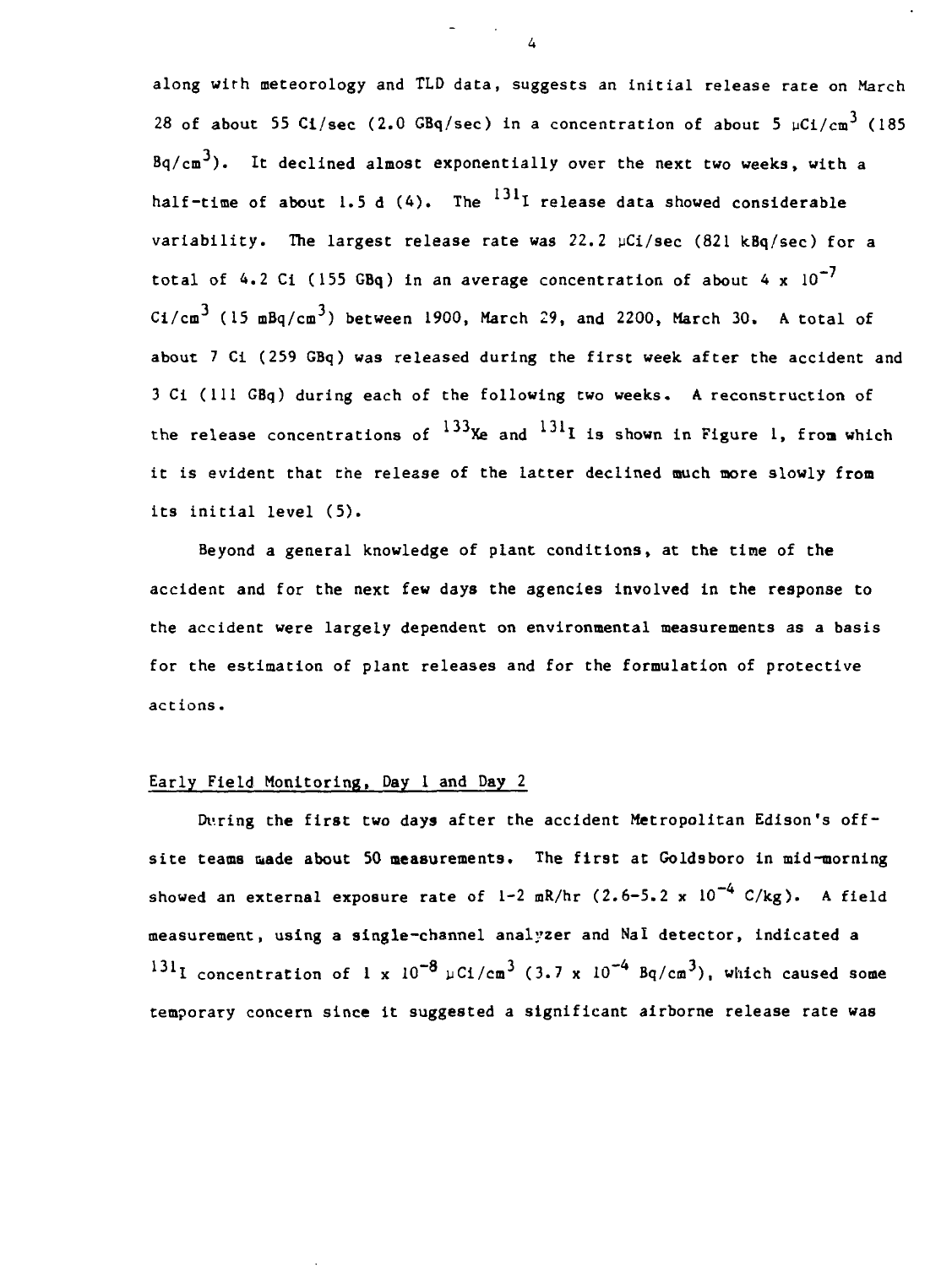**occurring. However, a subsequent laboratory analysis of the sample by the DER indicated a concentration of**  $\leq 1.5 \times 10^{-11} \mu\text{Ci/cm}^3$  **(5.5 x 10<sup>-7</sup> Bq/cm<sup>3</sup>) and that the field measurement was apparently a response to absorbed radiogases on the charcoal sampling medium.**

**At about noontime the NRC measured 20 mR/hr (5.2 x 10~<sup>3</sup> C/kg) in the plume during a brief steam dump. However, this was later ascribed to radiogases being emitted concurrently from the unit vent. At 1500 a plant** team measured 50 mR/hr (1.3 x  $10^{-2}$  C/kg) at about 0.5 mi (.8 km) northeast of **Unit 2 on the east bank of the Susquehanna River. At 2238 13 mR/hr (3.4 x 10~<sup>J</sup> C/kg) was measured at 5.6 miles (9.0 km) north-northwest of the plant.** On March 29 at 0600, 30 mR/hr  $(7.7 \times 10^{-3} \text{ C/kg})$  was measured at Goldsboro and **at 2235 3 mR/hr (7.7 x 10"<sup>4</sup> C/kg) at Royalton, which is 2.5 mi or 4.0 km north of TMI. At 0906 on March 30, ft5 nR/hr (3.9 x 10~<sup>3</sup> C/kg) was measured at location S—11, which is 1 mile or 1.6 km south of TMI. All other Metropolitan** Edison team measurements were apparently  $\leq 1$  mR/hr  $(2.6 \times 10^{-4} \text{ C/kg})$ . Some 57 **air samples of radioiodines were obtained. A few field measurements indicated the presence of radioiodines. However, subsequent laboratory analyses indicated that all were**  $\leq 2-6$  **x**  $10^{-11}$  **Ci/cm<sup>3</sup> (7 x**  $10^{-7}-2$  **x**  $10^{-6}$  **Bq/cm<sup>3</sup>).** 

**The utility also obtained over 300 helicopter measurements of radiation levels, but these were mostly in the vicinity of the plant. While this information was utilized by plant personnel, it was not made available at the time for environmental assessment.**

**Commencing on the late afternoon at March 28, two BNL RAP teams made downwind measurements using survey meters and a portable analyzer. They conducted air sampling using a silica-gel medium for the collection of**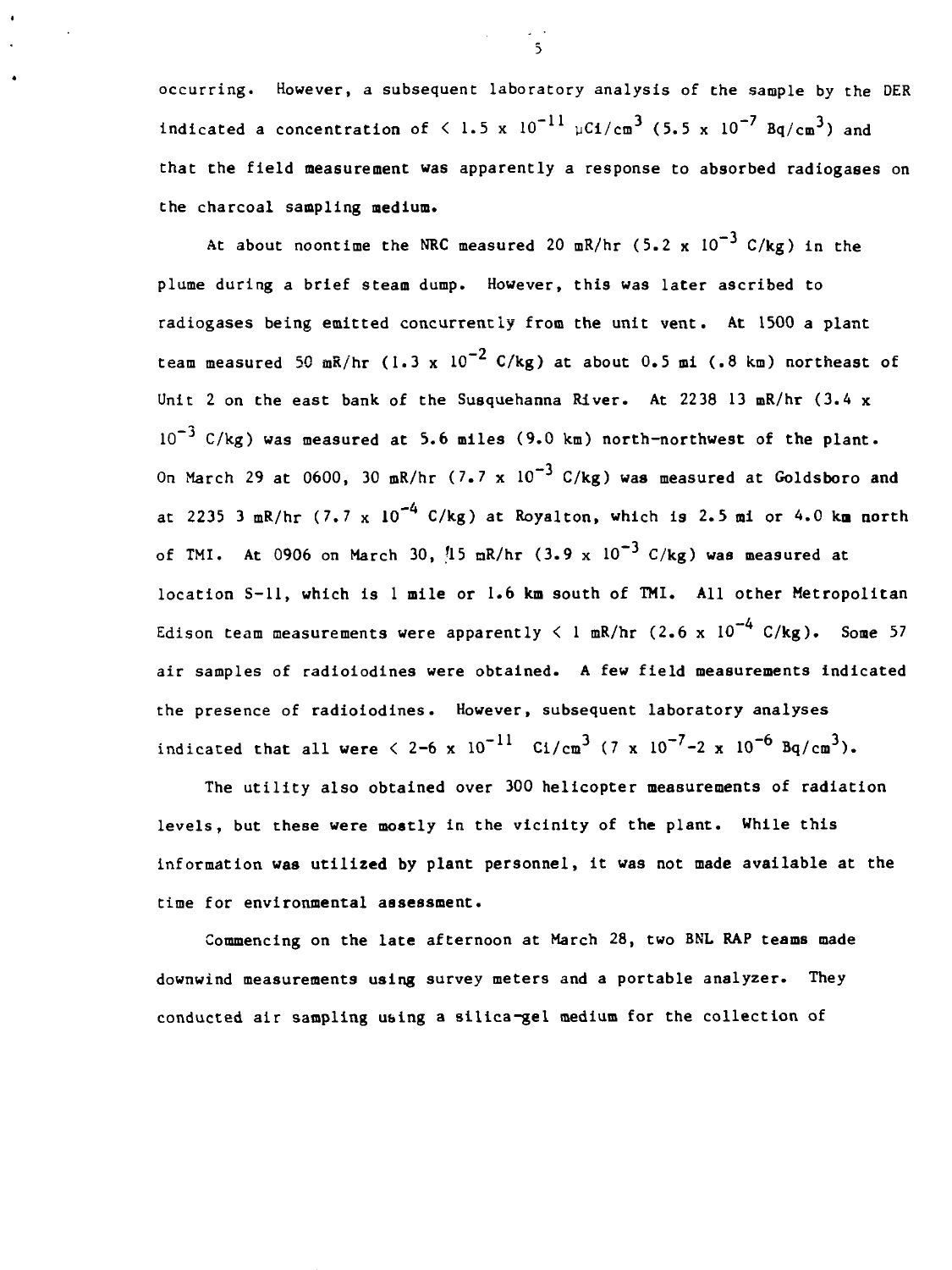**radioiodines which has a low affinity for radiogases (6). Levels of 1-2 mR/hr (2.5-5 x 10~\* C/kg) were found at 5-10 mi (8-16 km) north to north-northwest of TMI. The portable analyzer indicated a prominent line at 0.23 keV, which was associated with ml33 Xe (T 1/2 - 2.19 d). The 0.36 keV <sup>131</sup> I photopeak was** not discernible. Field measurements of air samples for <sup>131</sup>I indicated a **concentration of**  $\leq$  **1 x 10<sup>-10</sup>**  $\mu$ C1/cm<sup>3</sup> (3.7 x 10<sup>-6</sup> Bq/cm<sup>3</sup>). A subsequent DER **lab analysis indicated**  $\langle 6 \times 10^{-11} (2.2 \times 10^{-6} Bq/cm^3)$ **.** On the basis of **information that the situation at the plant appeared stable, at midnight of April 28-29 the RAP team field surveys were suspended until the next morning.**

**The AMS helicopter was also deployed in late afternoon of March 28. It initially located the plume center line to the north of the plant. It had a width of about 30°. Radiation levels in it were 0.2 mR/hr (5.2 x 10~<sup>5</sup> C/kg) at a distance of 7 miles (11.3 ka) and 0.1 mR/hr (2.6 x 10~<sup>5</sup> C/kg) at a distance of 16 miles (26 km) (7). Its on-board measurement system for the establishment of ground level dose rates was swamped out by high count rates (> 80,000 cps). Spectra obtained on March 28-29 using a portable -analyzer, which are shown in Figures 2-3, confirmed the presence of fission product** noble gases and the relative absence of <sup>131</sup>I.

**On March 29, the AMS helicopter was provided with portable scintillation and GM survey meters. Four plume tracking flights were made. At 1630 a level** of 0.2 mR/hr  $(5.2 \times 10^{-5} \text{ C/kg})$  was found at 10 mi (16 km) northwest and at **2200 0.5 mR/hr (1.3 x 10"<sup>A</sup> C/kg) at 0.5 miles (0.8 ka) northwest of TMI.**

**Supplemented by a back-up team of six from Brookhaven which arrived by 0200 on March 29, the DOE RAP teams recommenced ground surveys on the morning of March 29. Levels up to 0.2 mR/hr (5 x 10~<sup>5</sup> C/kg) were measured at**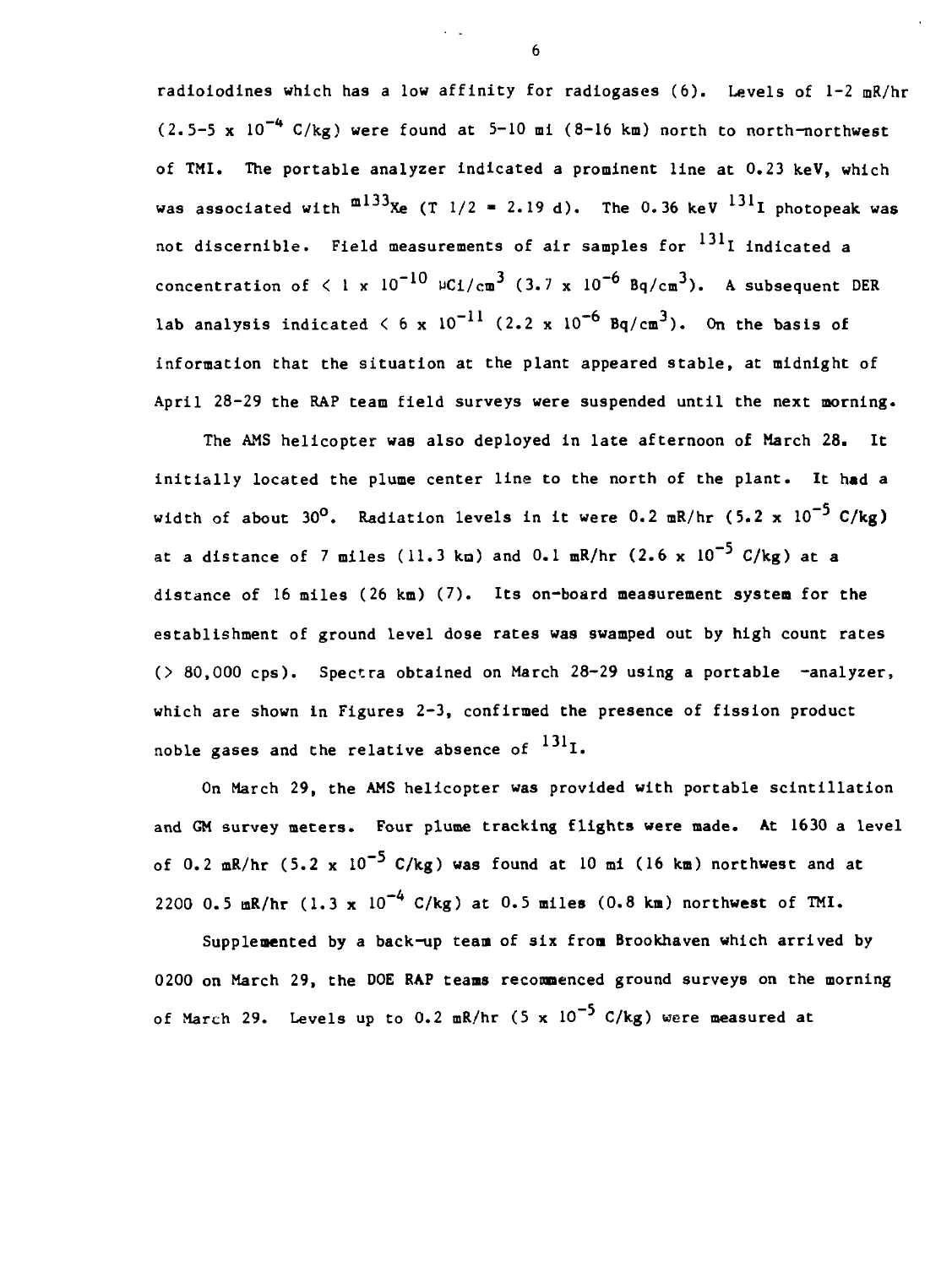**Goldsboro at about 0800. All <sup>131</sup> I samples were < 1 x 10"<sup>11</sup> yCi/cm<sup>3</sup> (3.7 x**  $10^{-7}$  Bq/cm<sup>3</sup>).

**In the late afternoon of March 29, the BNL RAP team was relieved by a contingent of seventeen from the Bettis Atomic Power Laboratory (BAPL) at Pittsburgh. In addition to survey instruments and air samplers, their equipment included a Ge-Li detector for field analysis of samples.**

## **Field Activity Subsequent to Day 2**

**It is apparent from Figure 1 that the largest releases of radiogases occurred during the first two days after the accident. It is also doubtful that there ever was a sufficient quantity of airborne radioiodines within the containment, fuel handling or auxiliary buildings to have constituted a significant environmental problem (8-9). However, this was not apparent at the time.**

**By Friday March 30, the reactor was not yet on natural circulation cooling. However, the situation at the plant appeared to be under control. Attempts to depressurize it resulted in periodic venting of gas storage tanks. A "false alarn" recommendation for a limited evacuation was occasioned at mid-morning due to a misunderstanding at the NRC headquarters at Bethesda, MD, of the location of a 1,200 mR/hr (0.31 C/kg) reading which was obtained by a utility helicopter during one such expected gas venting. Subsequently, with the propounding by the NRC of a "hydrogen gas bubble" in the vessel and the further hypothesis that it might lead to an explosion, an evacuation recommendation was made and the federal off-site response escalated dramatically.**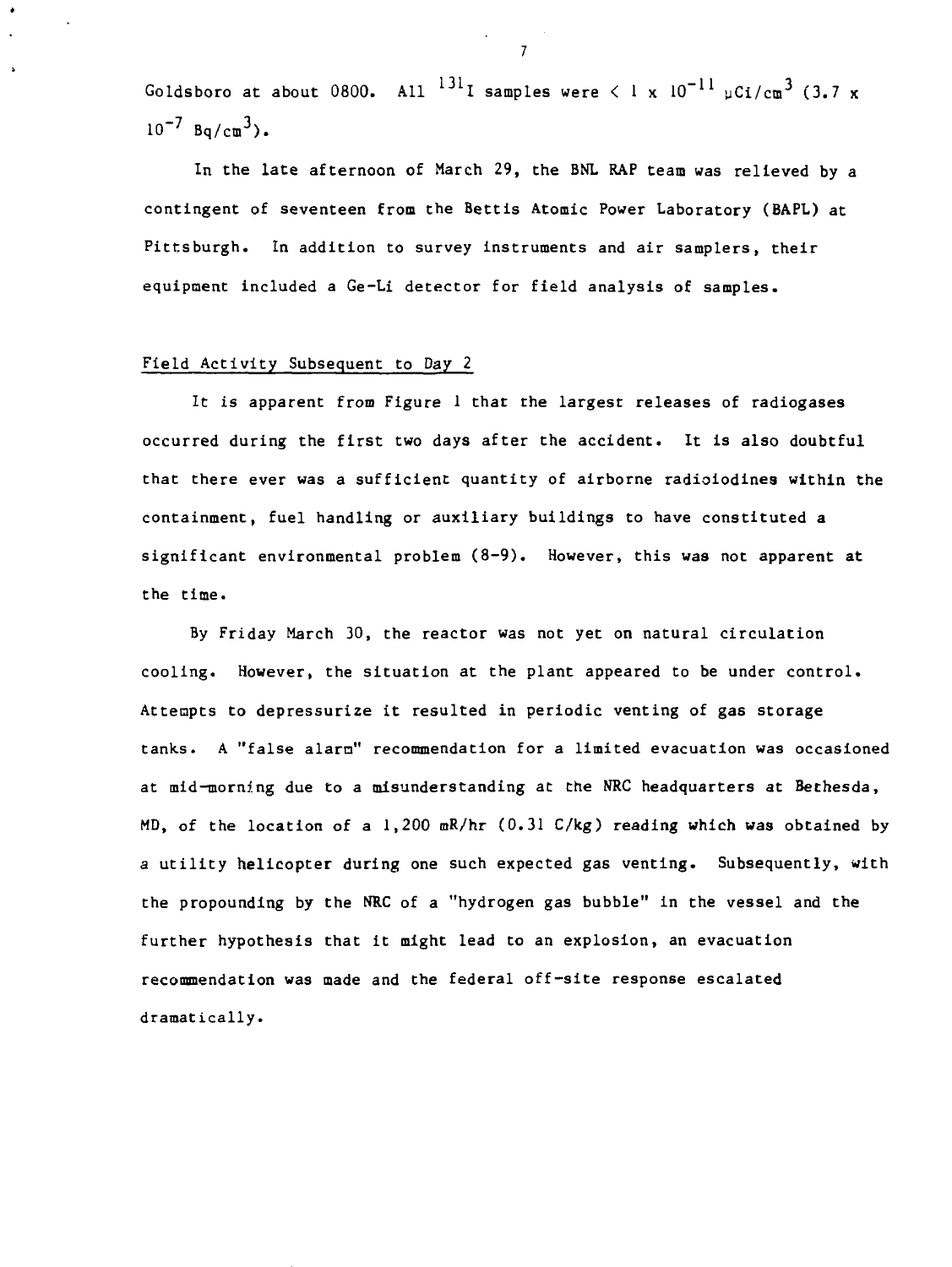**In addition to the recall of an augmented BNL RAP team of 25, a contingent of 16 was called out from DOE's Knolls Atomic Power Laboratory (KAPL). Both BNL and KAPL brought Nal and Ge-Li detectors, which were set up at the Capital City Airport Command Post. Using them and the BAPL system, an around the clock counting effort was mounted to make gamma analyses of the growing backlog of environmental samples. On March 30, thirty-eight samples were analyzed and by April 4 over 800 samples had been analyzed in this improvised field counting laboratory.**

**Back-up support for the initial AMS group was provided by some 17 persons from Andrews Air Force Base. Logistic support including portable power, communications, and photographic equipment in airborne pods and some 37 DOE support personnel were flown in from the AMS-West base at Las Vegas. A field Ge-Li and High Pressure lonization Chamber measurement capability was subsequently provided on April 2 by a team of four from DOE's Environmental Measurements Laboratory (EML) in New York City.**

**The Command Post also included a number of DOE management personnel from BNL, RAPL, BAPL, the Chicago and Las Vegas DOE offices and DOE Headquarters. Additional DOE personnel who were assigned to assist the NRC and the DER were recruited from Oak Ridge National Laboratory, Argonne National Laboratory and Mound Laboratory. By agreement with the DER and other involved federal agencies, DOE established a central data base at the Command Center for all of the available environmental measurements and assumed the responsibility for their distribution to interested parties. A data evaluation and dose assessment capability was also established and daily briefings were conducted at the Command Post.**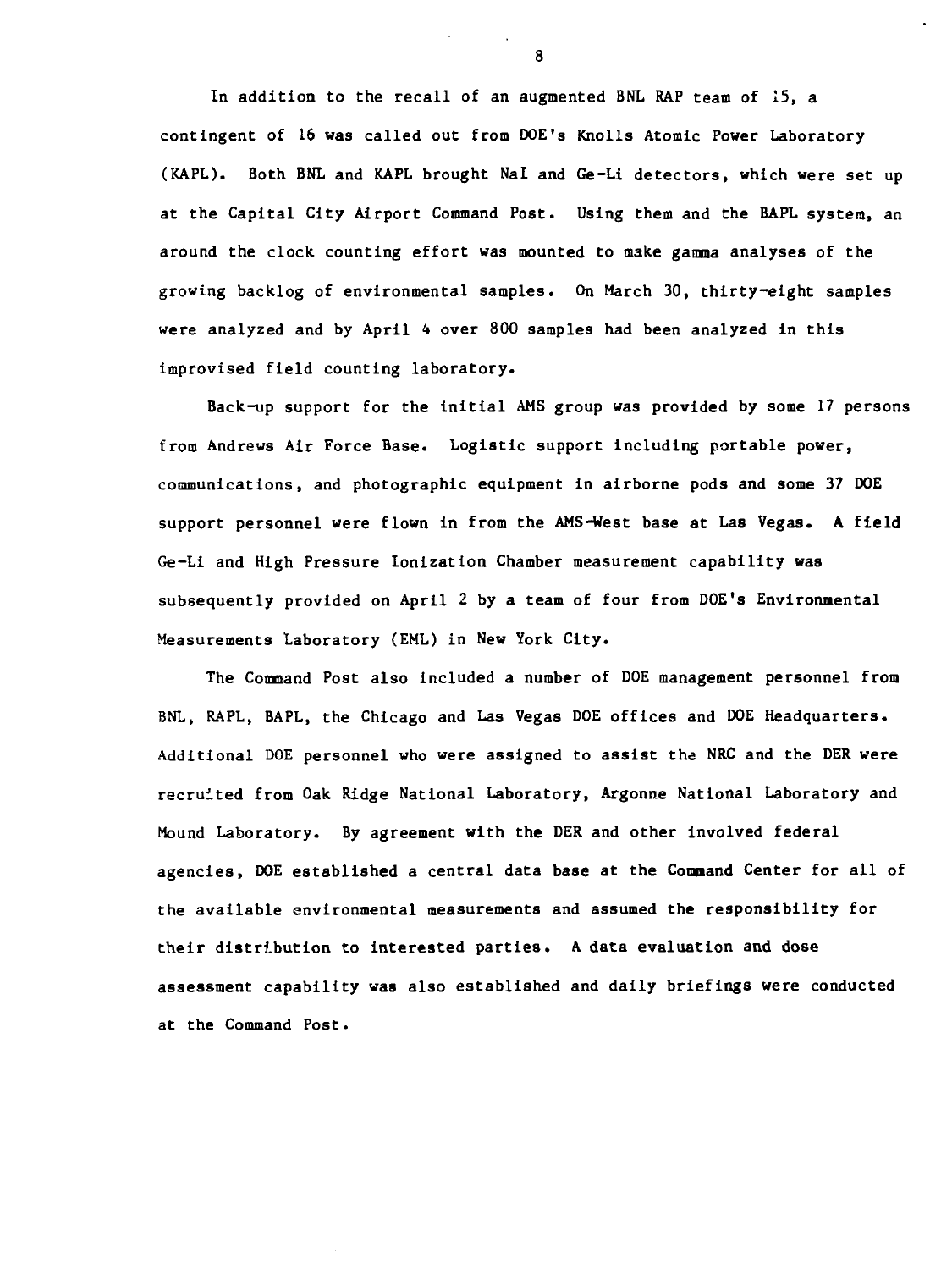**During the next few days after March 30, AMS helicopter flights were scheduled on a three hour basis, weather permitting. By April 10 they made some 60 flights. At NEC's request, special flights were made during the anticipated gas releases. The highest measured level during any one release was 20-30 mR/hr (5.1-7.7 C/kg) at 1/4 mi (0.4 km) from Unit 2 on March 30. Some 200 routine helicopter based measurements were made, principally at 1 mi (1.6 km), 3 mi (4.8 km), and at 10 mi (16 km). At 1 mi (1.6 km) the highest** measured level was 9 mR/hr  $(2.3 \times 10^{-3} \text{ C/kg})$  on March 30. Subsequently most **were < 1 mR/hr (2.6 x 10~<sup>4</sup> C/kg), with the following daily maxima: April 1 — 3mR/hr (7.7 x 10"<sup>4</sup> C/kg), April 2—1 mR/hr (2.6 x 10"<sup>4</sup> C/kg), April 3—4 mR/hr (1.0 x 10~<sup>3</sup> C/kg), April 4—7 mR/hr (1.8 x 10"<sup>3</sup> C/kg), April 5—6 mR/hr (1.5 x 10"<sup>3</sup> C/kg), April 6—3 mR/hr (7.7 C/kg), April 7—5 mR/hr (1.3 x 10"<sup>3</sup> C/kg), April 8—3 mR/hr (7.7 x 10~<sup>4</sup> C/kg), April 9—2 mR/hr (5.2 x 10~<sup>4</sup> C/kg), and April 10 2 mR/hr (5.2 x 10~<sup>4</sup> C/kg). The exposure rates at 1 mi (1.6 km) from the TMI site, as measured by the AMS helicopter crews between March 30 and April 14, are shown in Figure 4. As shown in Figure 5, their daily averages declined exponentially, with a half-time of about two days.**

**On March 30, ARAC established a field capability at the Command Post (10). It included the regular facsimile reception of LLL's projections of plume directions and extent. These were used to guide both the helicopter flights and ground surveys and sampling.**

**During the period March 28-April 3 the DOE field teams made some 500 ground-level radiation measurements out to a distance of 10 mi (16 km) from**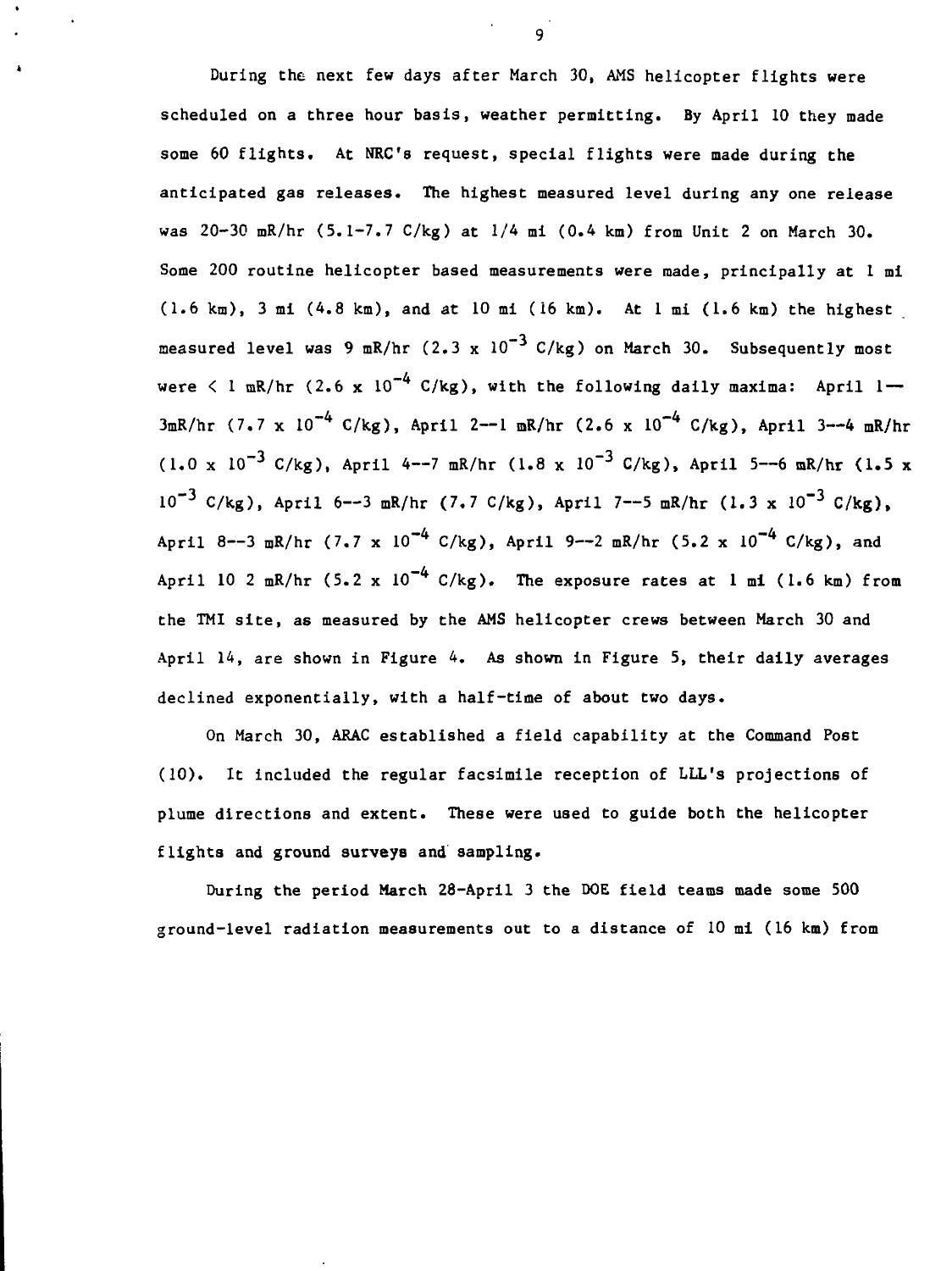**TMI.** Most were below 1 mR/hr  $(2.6 \times 10^{-4} \text{ C/kg})$  and the highest was  $\langle 10 \text{ mR/hr}$  $(2.6 \times 10^{-3})$ . From these, a total  $\beta$ /Y absorbed dose of 6,090 person-rems **(60.9 person-Sv) was calculated for the population within 50 miles (80 km) (11). On the basis of a ratio of open to closed window measurements of 5, a total gammma dose about 1,220 persons-rems (12 person-Sv) was estimated by this method.**

**From March 29 to mid-April, the rate of decline in the daily average** concentration of <sup>133</sup>Xe in the release, as indicated in Figure 1, corresponds **closely to that of its estimated concentrations in the plume center line as shown in Figure 5.**

**However, when the calculated center line concentrations of**  $^{133}$ **Xe as derived from helicopter-based radiation level measurements are compared with those indicated in Figure 1, the inferred average dispersion factors (X/Q) appear to be almost an order of magnitude in excess of those which seem reasonable (higher concentrations than reasonable). This may be at least in part an artifact of the 3-5 x over-response of the survey meters used in** making the helicopter based measurements to the 81 keV photopeak of <sup>133</sup>Xe, as **established by NBS calibrations on May, 1979 (12). It was also noted during light winds on several occasions the gaseous emissions had a tendency to "puddle" rather than to disperse as a classical Gaussian plume.**

**Contours of isodose lines for the total external exposure between March 28 and April 3 out to 2 mi (3.2 km) and out to 10 mi (16 km) are shown on Figures 6 and 7. The numbers in the boxes are TLD readings for the same period. They were not utilized in plotting the contours, but were added subsequent to their development. Their agreement with the adjacent contours**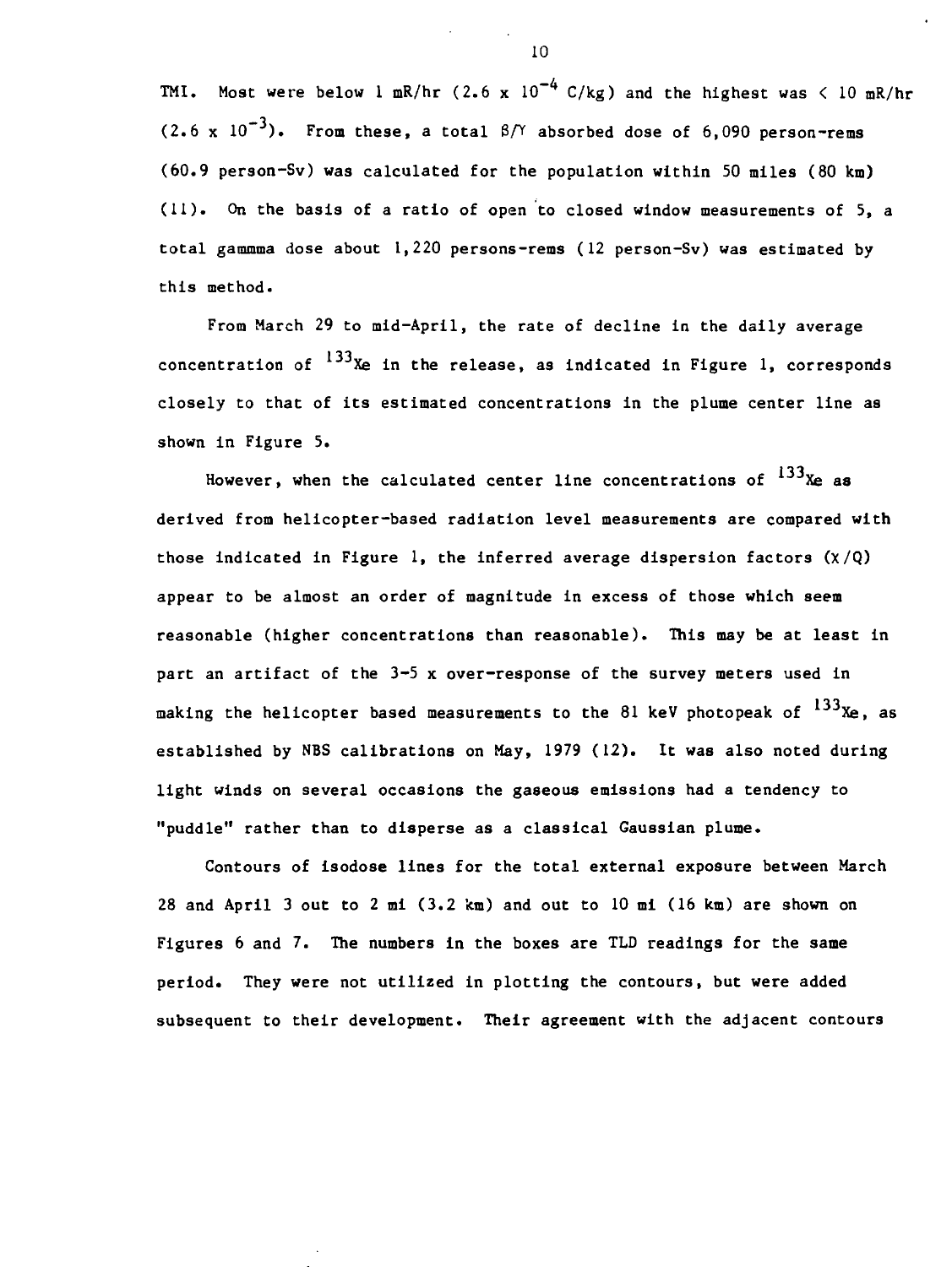## Table I

Collective Dose to Population 0.50 miles from Three Mile Island Nuclear Station March 29, through April 3, 1979 (DOE Aerial Radiation Survey)

| Radius    | Collective D <sub>38</sub> | Total       | Average Individual |
|-----------|----------------------------|-------------|--------------------|
| (Mile)    | Person-Rem**               | Population* | Exposure $(mrem)$  |
| $0 - 1$   | 51.2                       | 685         | 77.8               |
| $1 - 2$   | 66.7                       | 2,017       | 33.1               |
| $2 - 3$   | 482.2                      | 7,579       | 63.3               |
| $3 - 4$   | 352.2                      | 9.676       | 36.4               |
| $4 - 5$   | 76.4                       | 8,891       | 8.6                |
| $5 - 10$  | 810.0                      | 137,474     | 5.9                |
| $10 - 20$ | 137.4                      | 577,288     | 0.24               |
| $20 - 30$ | 27.3                       | 433,001     | 0.063              |
| $30 - 40$ | 1.9                        | 273,857     | 0.0069             |
| $40 - 50$ | 0.3                        | 713,210     | 0.00048            |
| Total     | 2,005.7                    | 2,165,651   | 0.092              |
|           | (2,000)                    |             | (0.9)              |

•Estimated population for 1980 by 22.50 sectors and distance obtained from FSAR for TMI-2.

\*\*Based on projected ground level exposure rates under the plume of radioactive gas, which were assumed to have been one-half of those found during the helicopter flights within it.

Note:  $l$  person-rem = 0.01 person-Sv  $1$  mrem  $= 0.01$  Sv

 $\tilde{\phantom{a}}$ 

From Reference 14

 $\mathbf{v} = \mathbf{v}$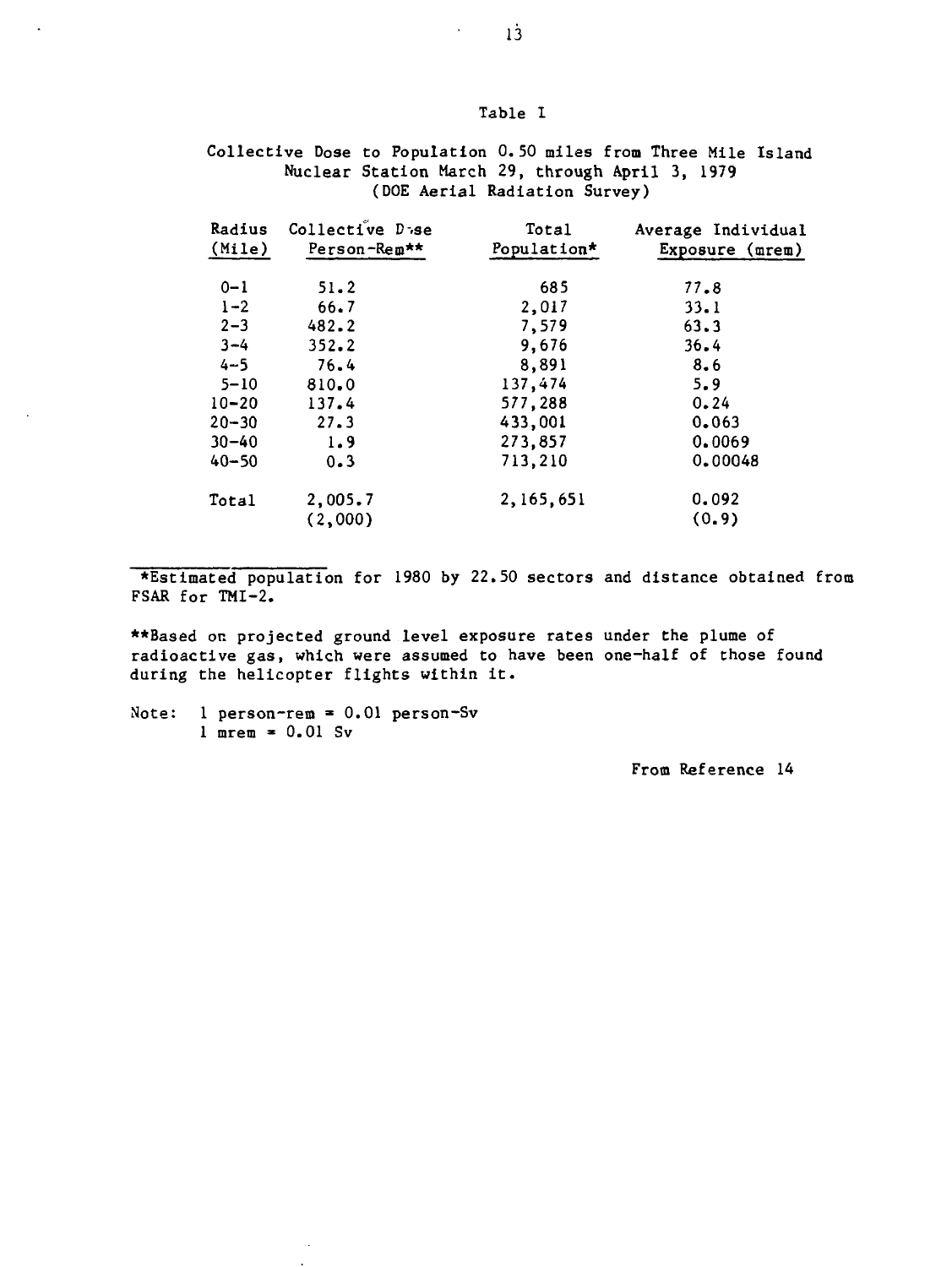### **Table II**

|             | Sample type               | No. of<br>samples<br>collected | No. of<br>samples<br>less than<br>MDA* | No. of<br>samp'es<br>greater<br>than<br>$MDA*$ | Range of positive<br>values                                                                      |
|-------------|---------------------------|--------------------------------|----------------------------------------|------------------------------------------------|--------------------------------------------------------------------------------------------------|
| Period from | Stagnant<br>surface water | 122                            | 122                                    |                                                |                                                                                                  |
| 3/28        | Rain water                | $\mathbf 0$                    | $\mathbf 0$                            | $\mathbf 0$                                    |                                                                                                  |
|             |                           |                                |                                        |                                                |                                                                                                  |
| 4/6         | Vegetation                | 236                            | 234                                    | $\overline{c}$                                 | $0.1 - 0.3 nCi/m2$                                                                               |
|             | Soil                      | 225                            | 224                                    | $\mathbf{I}$                                   | $0.3 \text{ nCi/m}^2$                                                                            |
|             | Air                       | 19                             | 11                                     | $\overline{\mathbf{3}}$                        | $\frac{7 \times 10^{-12}}{3 \times 10^{-11}}$ to $\frac{10^{-12} \text{ kg}}{10^{11} \text{ g}}$ |
|             |                           | $\overline{602}$               |                                        |                                                |                                                                                                  |
| Period from | Stagnant<br>surface water | 60                             | 60                                     | 0                                              |                                                                                                  |
| 4/7         | Rain water                | 17                             | 17                                     | 0                                              |                                                                                                  |
| 4/10        | Vegetation                | 78                             | 69                                     | 9                                              | 0.5 to 0.7 $nCi/m^2$                                                                             |
|             | Soil                      | 27                             | 27                                     | $\mathbf 0$                                    |                                                                                                  |
|             | Air                       | 23                             | 11                                     | 12                                             | 6 x $10^{-12}$ to<br>9 x $10^{-11}$ $\mu$ Ci/cm <sup>3</sup>                                     |
|             |                           | 205                            |                                        |                                                |                                                                                                  |

## **Summary of Results of Analyses of Field Samples Obtained by DOE Teams in the Vicinity, March 28-April 10, 1979**

**\*The minimum detectable activity or concentration levels varied but were**  $a$ bout 0.1 nCi/m<sup>2</sup> or 5 x 10<sup>-4</sup>  $\mu$ Ci/cm<sup>3</sup> (1 nCi = 37 Bq, 1  $\mu$ Ci/cm<sup>3</sup> = 37 kBq/cm<sup>3</sup>).

**From Reference 16**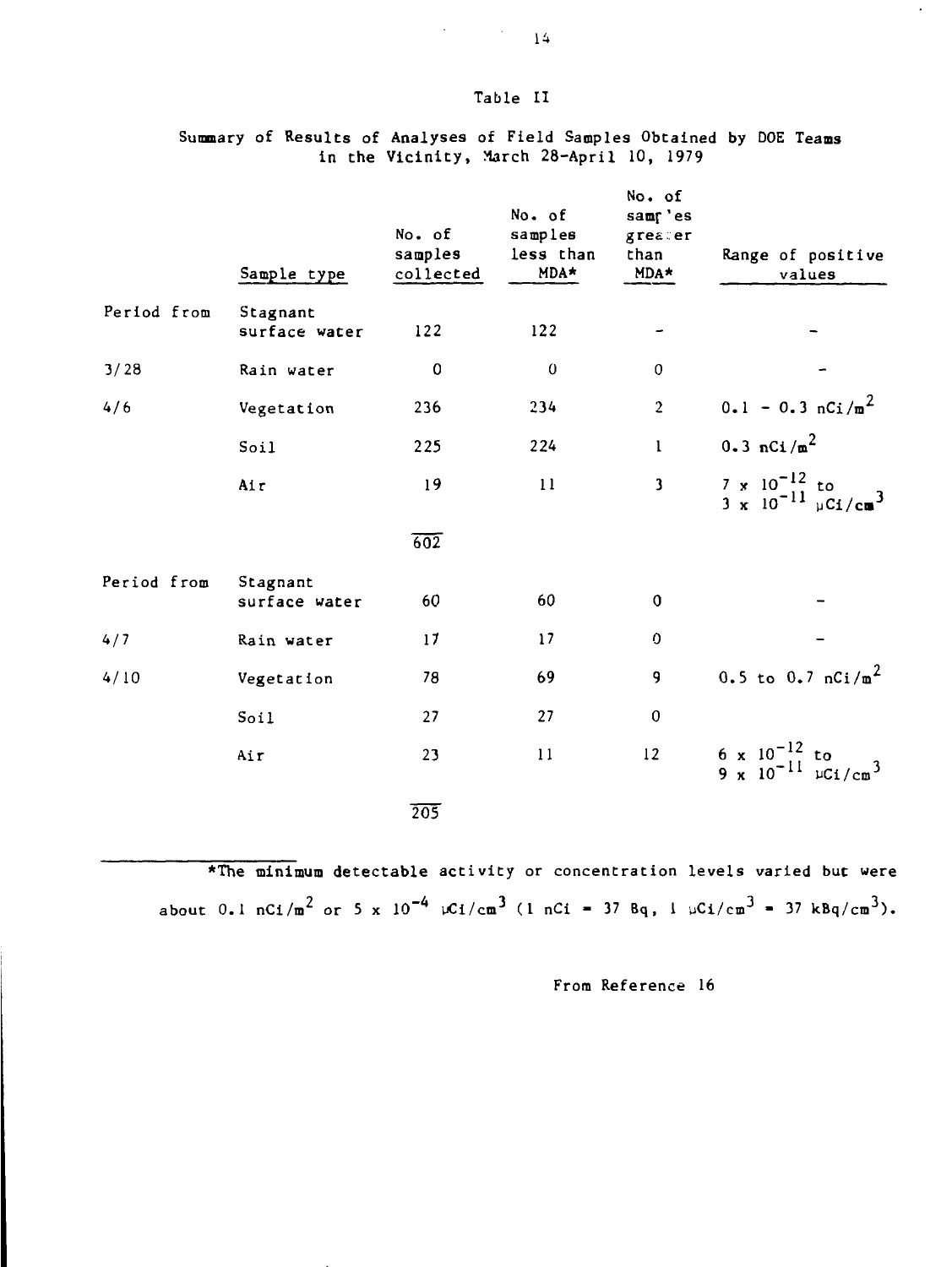# **Table III**

**Concentracions of <sup>13</sup> <sup>1</sup> in Milk. Samples in TMI Vicinity**

| Date | No. Positive                  | Average Concentration |        |  |
|------|-------------------------------|-----------------------|--------|--|
|      |                               | (pCi/1)               | (Bq/1) |  |
| 3/30 |                               | 21                    | 0.78   |  |
| 3/31 | 14                            | 20                    | 0.74   |  |
| 4/1  | 11                            | 19                    | 0.70   |  |
| 4/2  | 13                            | 14                    | 0.52   |  |
| 4/3  | 3                             | 16                    | 0.59   |  |
| 4/4  | 2<br>$\overline{\phantom{a}}$ | 19                    | 0.70   |  |
| 4/5  | 4                             | 10                    | 0.37   |  |

# **March 30-April 5**

**\*Daca from reference 16.**

 $\bullet$ 

 $\overline{a}$  $\Delta$   $\sim 1$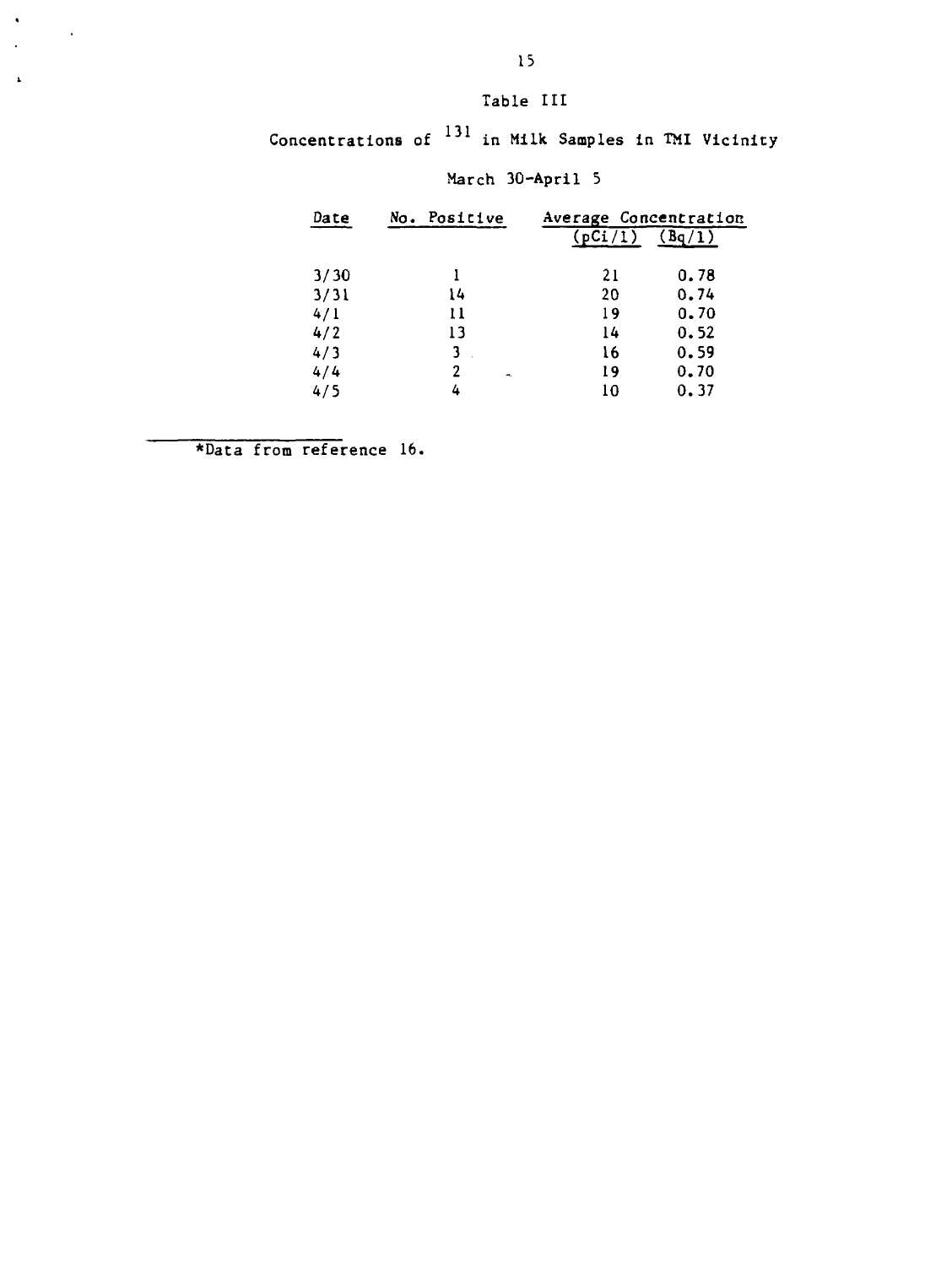Table IV

Levels of Deposited  $^{131}$ I as Measured by EML in the Vicinity of TMI

| Direction    | Distance<br>(km) | Date | Amount of deposited<br>nCI/m | 131 <sub>T</sub><br>$(Bq/\mathfrak{m}^2)$ |
|--------------|------------------|------|------------------------------|-------------------------------------------|
| <b>ESE</b>   | 0.8k             | 4/9  | 1.9                          | 70.3                                      |
| <b>ESE</b>   | 1.9              | 4/19 | 0.8                          | 29.6                                      |
| <b>SE</b>    | 3,0              | 4/10 | $0.4 + 0.3$                  | $14.8 + 11.1$                             |
| <b>SSE</b>   | 2.9              | 4/4  | $0.6 + 0.6$                  | $22.2 + 22.2$                             |
| $\mathbf{s}$ | 4.0              | 4/11 | $0.3 + 0.3$                  | $11.1 + 11.1$                             |
| ΝW           | 3.0              | 4/5  | $0.2 + 0.2$                  | $7.4 + 7.4$                               |
| NW           | 10.2             | 4/7  | $0.4 + 0.4$                  | $14.8 + 14.8$                             |
| N            | 1.9              | 4/3  | $0.4 + 0.3$                  | $14.8 + 11.1$                             |

 $\ddot{\phantom{a}}$ 

April 3-19, 1979

From Reference 17.

 $\Box$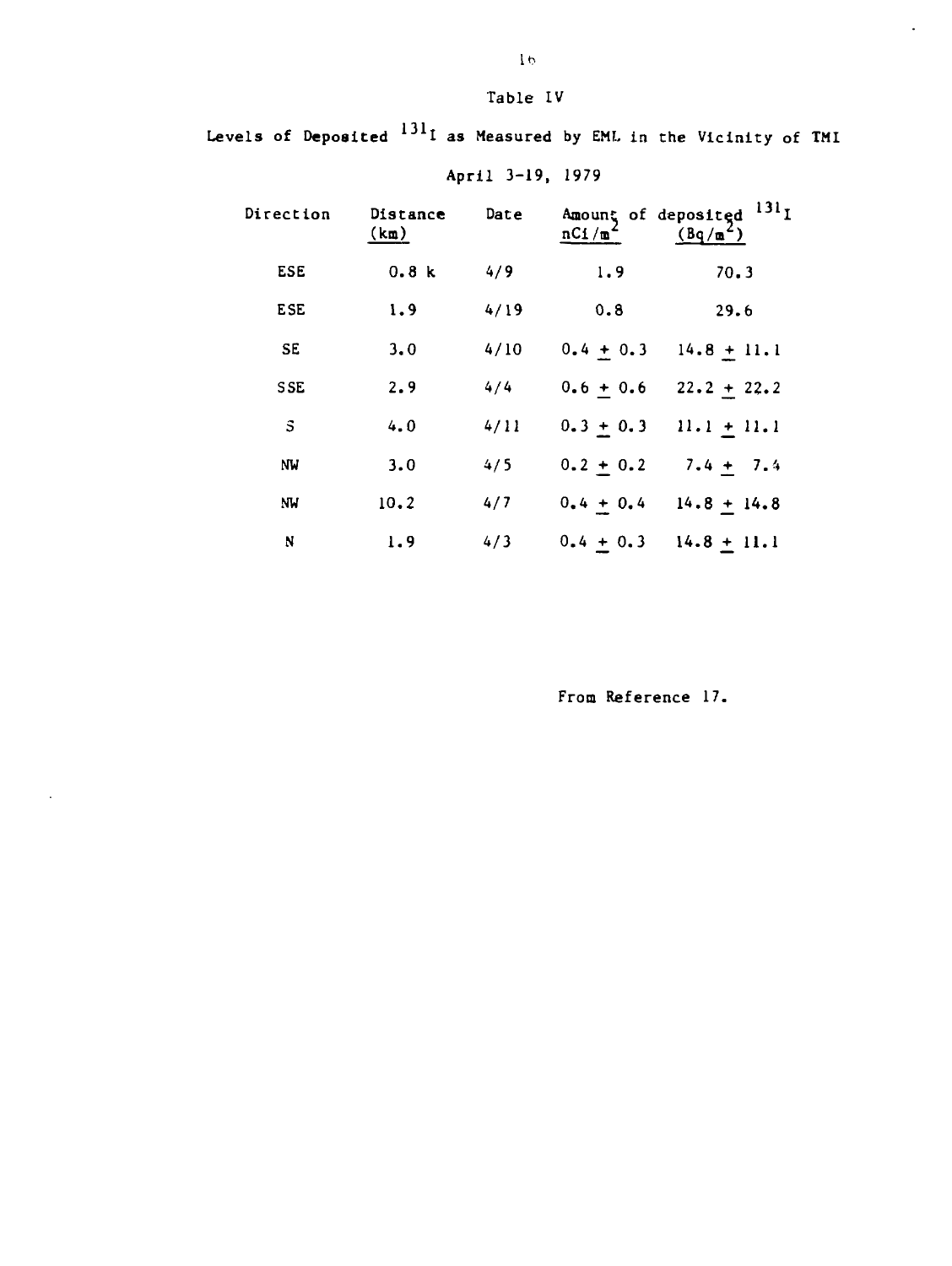#### **References**

**1. P. 1. Cantelon and R. C. Williams, 1980. "Crisis Contained," DOE/EV/10278-T1.**

**2. FEMA, 1984. "Federal Radiological Emergency Response," FR 49:1789, pg. 35896-35925.**

**3. USNRC, 1979. "Investigation into the March 28, 1979, Three Mile Island Accident," NUREG-0600.**

**4. K. Woodward, 1979. "Assessment of Off-site Radiation Dose from the** Three Mile Island Unit 2, Accident," Pickard, Lowe, and Garrick, Inc. TDR-TMI-**116.**

**5. C. A. Pelletier, 1984. "Radioiodine Behavior at TMI," presented at the TMI Public Health Fund Workshop, Philadelphia, PA, November 12-13.**

**6. C. Distenfeld and J. Klemish, 1979. "A Low Cost Air Sampling Systea for Nuclear Incident, Experience at TMI," BNL-27082.**

**7. EG&G, 1984. "Airborne Cloud Tracking Measurements During the Three Mile Island Nuclear Station Accident," EG&G-10282-1009.**

**8. A. P. Hull, 1981. "Emergency Preparedness for What? (Implications of the TMI-2 Accident)," Nuclear News 24:5, pgs. 61-67.**

**9. C. A. Pelletier et al., 1982. "Preliminary Radioiodine Source Term and Inventory Assessment for TMI-2," SAI-139-82-12, Rv. 6.**

**10. J. D. Knox et al., 1980. "Utilization of the Atmospheric Release Advisory Capability (ARAC) Services During and After the Three Mile Island Accident," UCRL-52959.**

**11. DOE, 197?,. "Dose Assessment for the Population Surrounding the Three Mile Island Power Plant for the Period March 28 through April 3, 1989." Internal Working Papers, DOE Dose Assessment Group at Command Post.**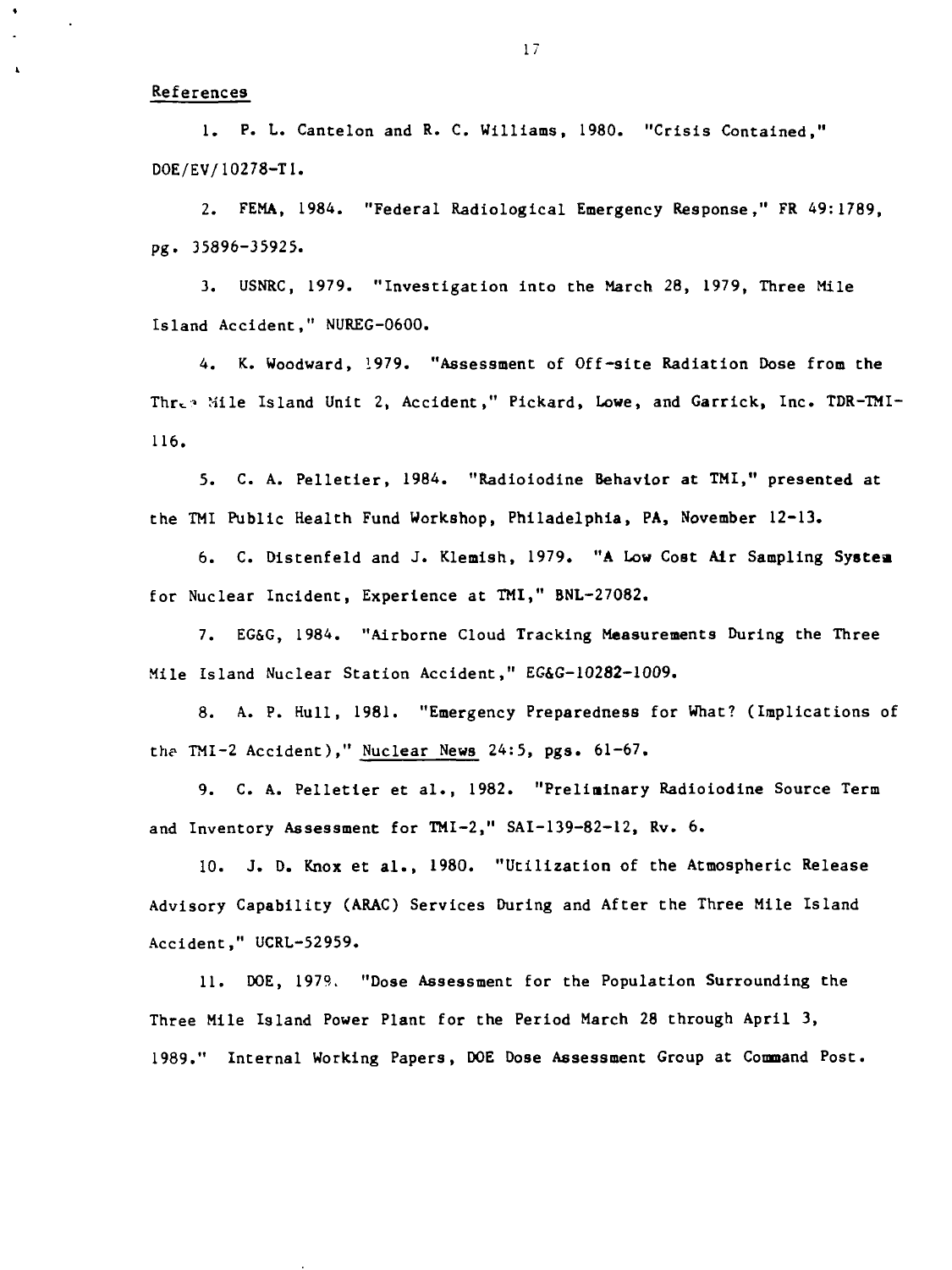**12. L. V. Spencer, 1979. "Reported Test of Two Radiation Survey Instruments for EG&G, Inc., National Bureau of Standards, DS7338/79, May 25, 1979.**

**13. J. A. Auxler et al., 1979. "Report of the Task Group on Health Physics and Doslmetry," Appendix 12 to Report of the President's Commission on the Accident at Three Mile Island, J. C. Kemerrey, Chairman, October, 1979.**

**14. A. P. Hull, 1979. "Revised Population Exposure Estimate in Vicinity of Three Mile Island Nuclear Power Station, March 29-April 10, 1979," Internal memorandum to L. J. Deal, DOE, dated May 3, 1979.**

**15. P. F. Knight et al., 1981. "A Review of Population Exposure at TMI," NSAC-26.**

**16. A. P. Hull, 1980. "A Critique of Source Term and Environmental Measurement at Three Mile Island," IEEE Transactions on Nuclear Science NS-27:1, pgs. 664-668.**

**17. K. M. Miller et al., 1979. "Radiation Measurements Following the Three Mile Island Accident," EML-357.**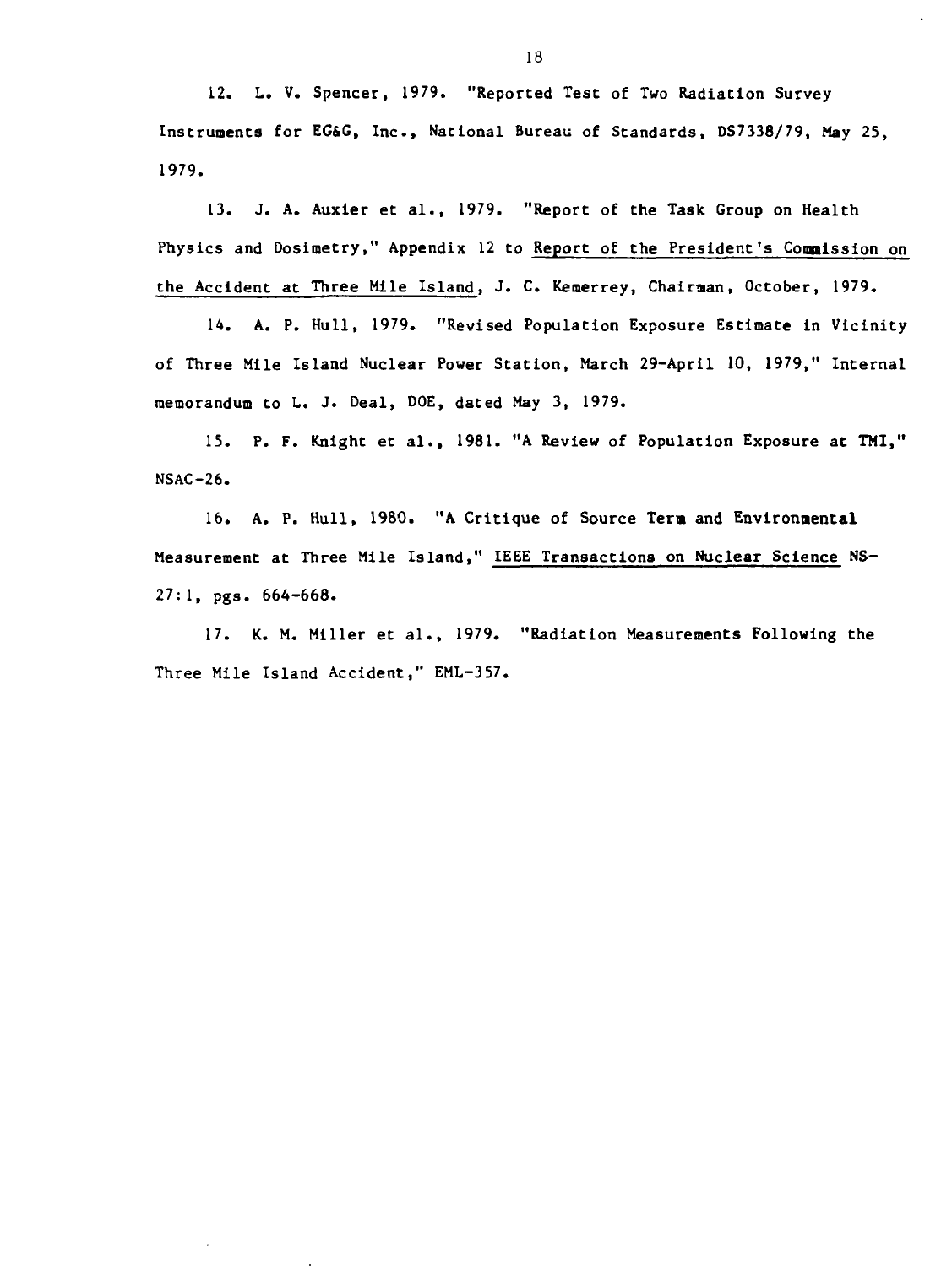Andrew P. Hull **Safety and Environmental Protection Division Brookhaven National Laboratory** Upton, NY 11973

#### Introduction **Introduction**

 $\ddot{\phantom{a}}$ 

Even though the prior arrangements for it had not been clearly defined, a **Even though the prior arrangements for it had not been clearly defined, a large integrated state and federal environmental monitoring response was made to the TMI-2 accident. The following presentation considers its emergency through the next three weeks. Particular emphasis is placed on the role of the Department of Energy (DOE), which committed major resources to support** this effort.

**Soon after the declaration of a General Emergency at 0724, the initial off-site response was made by teams from the plant operator at that time. Metropolitan Edison. Coordination with the Pennsylvania Department of Environmental Resources (DER) was provided by its staff nuclear engineer who was on site with an an open phone link to the DER Office in downtown Harrisburg, some 12 miles (7 km) away from the TMI site. This initial effort was supplemented in late morning by personnel from the Region 1 Office of the NRC, who made a few off-site measurements during the first day of the emergency.**

**A team of six health physicists from DOE's Radiological Assistance Program (RAP) at Brookhaven National Laboratory arrived in a U.S. Coast Guard**

**This investigation was supported by Contract if ACO2-76CHOOUNS** to the **Safety and Environmental Protection Division by the Department of Energy.**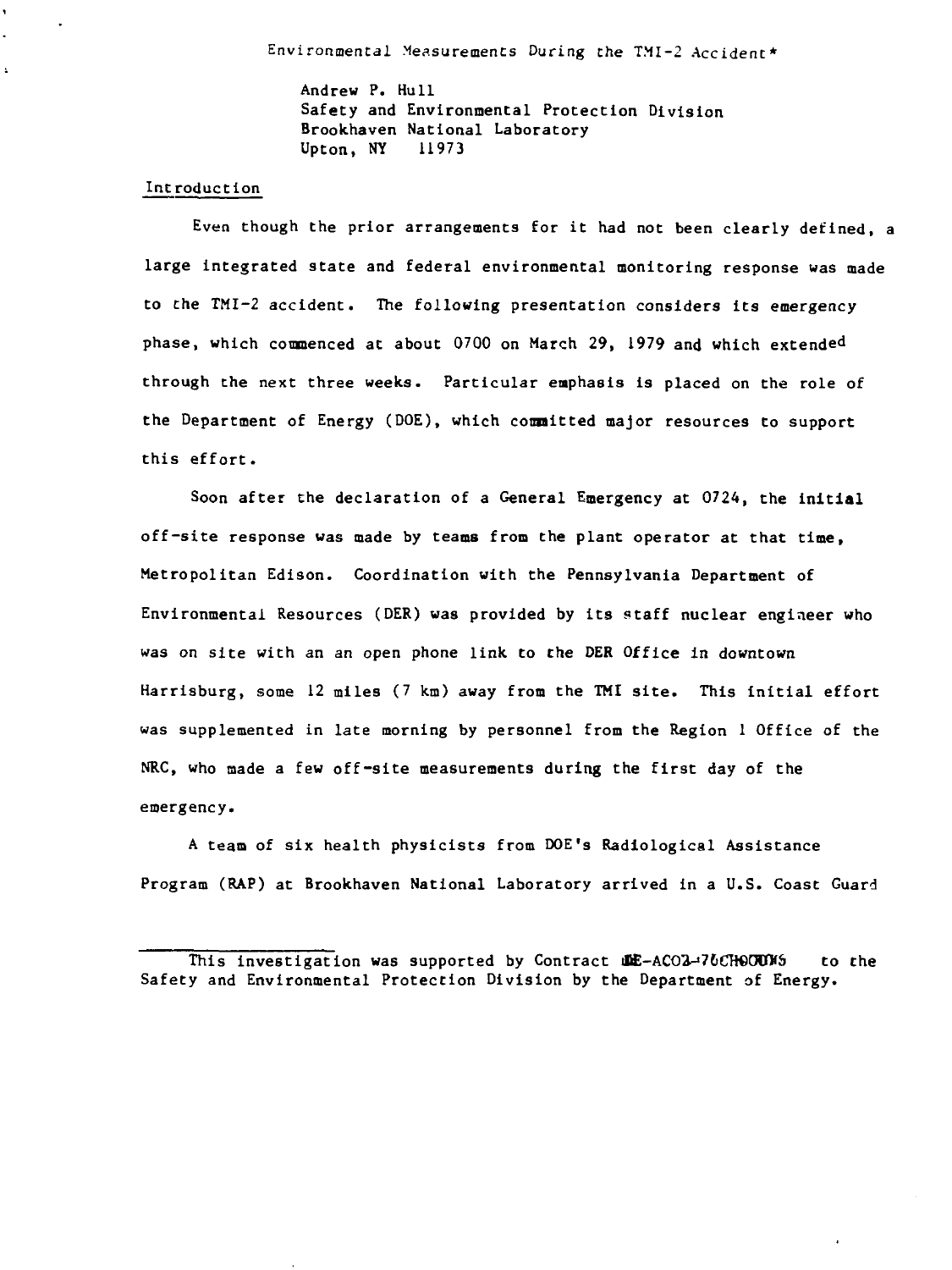

From Reference 4

Figure 1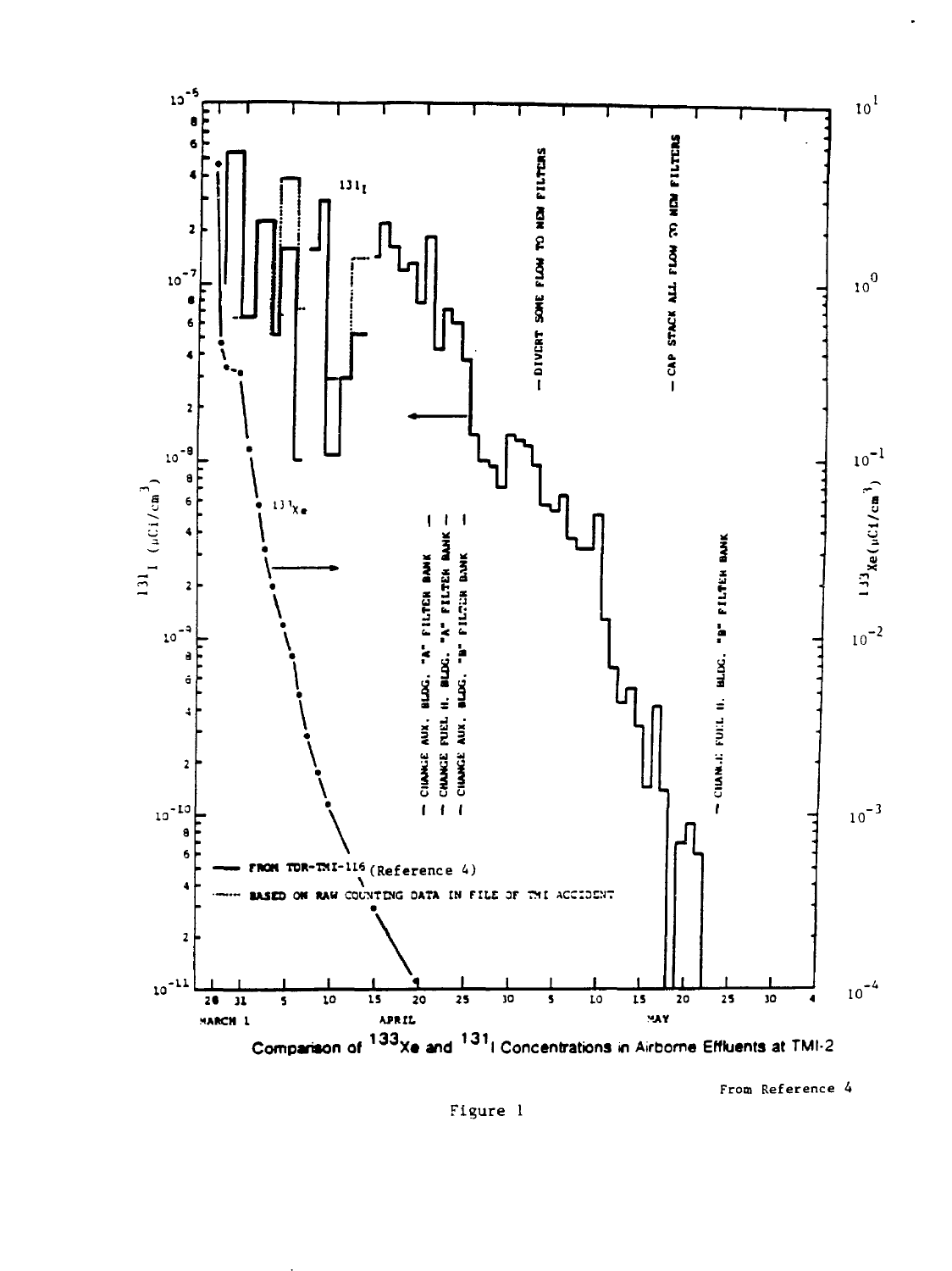

 $\overline{\phantom{a}}$ 

 $\ddot{\phantom{0}}$ 

 $\ddot{\phantom{a}}$ 

From Reference 7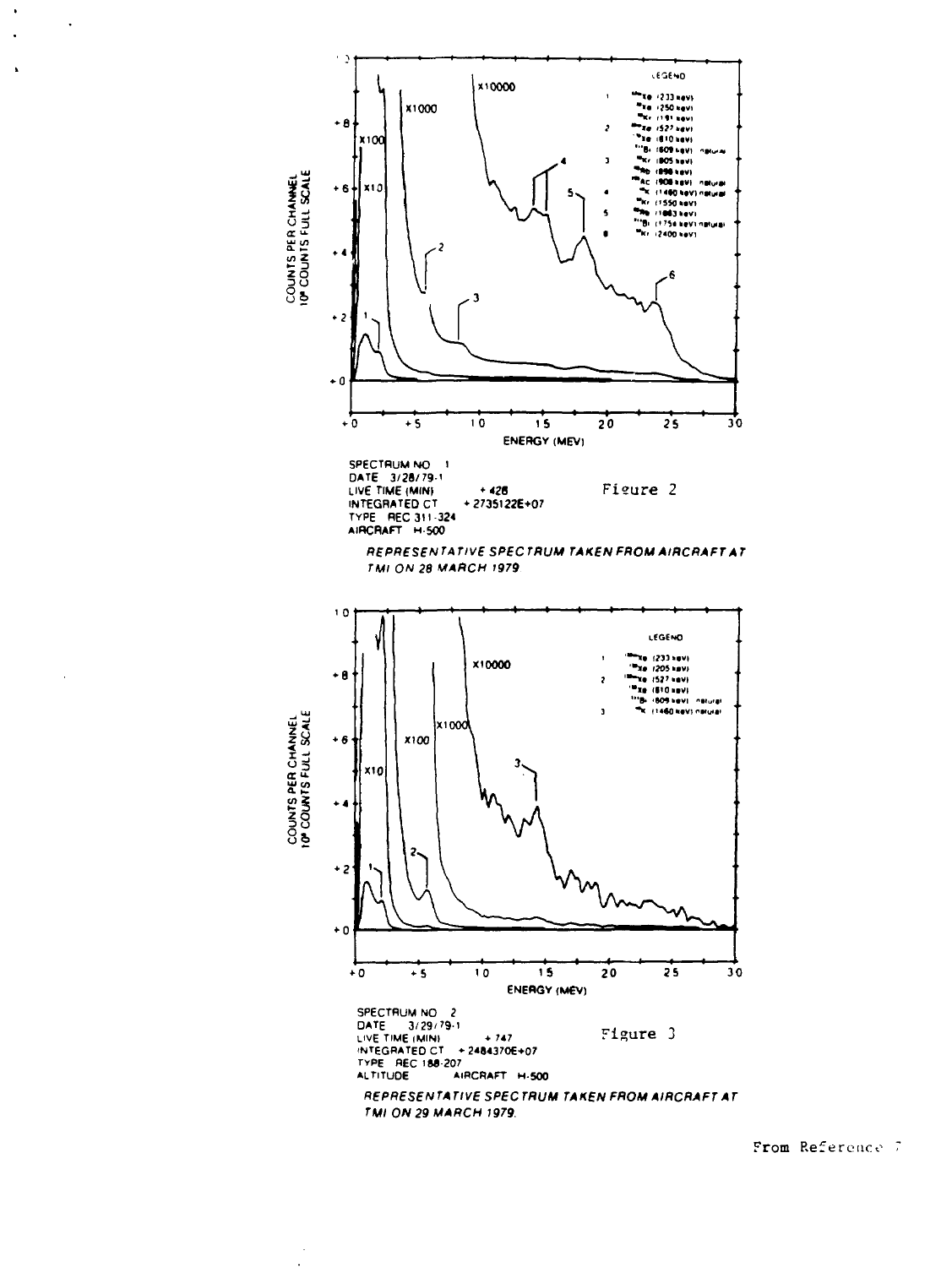



EXfOStillt HA It VALUES IN **THE CENTER OF THE PLUME** ONE Milt F HUM Silt



after the start of the incident is shown in Figure 10 An energy spectrum taken the next day is shown in Figure 11 Examination of the latter spectrum indicates the absence of the shorter -lived isotopes (<sup>88</sup>Kr and <sup>88</sup>Rb)

 $\mathcal{N}$ 

In some instances, increases in exposure rales as a function ol distance from the plant were observed This was primarily caused by lime-dependent

source releases, and variation in meteorological parameters **and** topography These results are further discussed in Appendix E

**For completeness,** this report also includes aerial **measurements taken** during the purging of **radioactive krypton gas** on 25 and 26 June 1980. 15 **months after the** accident These results are given **and** discussed **in** Appendix F

From Reference 7

 $\bullet$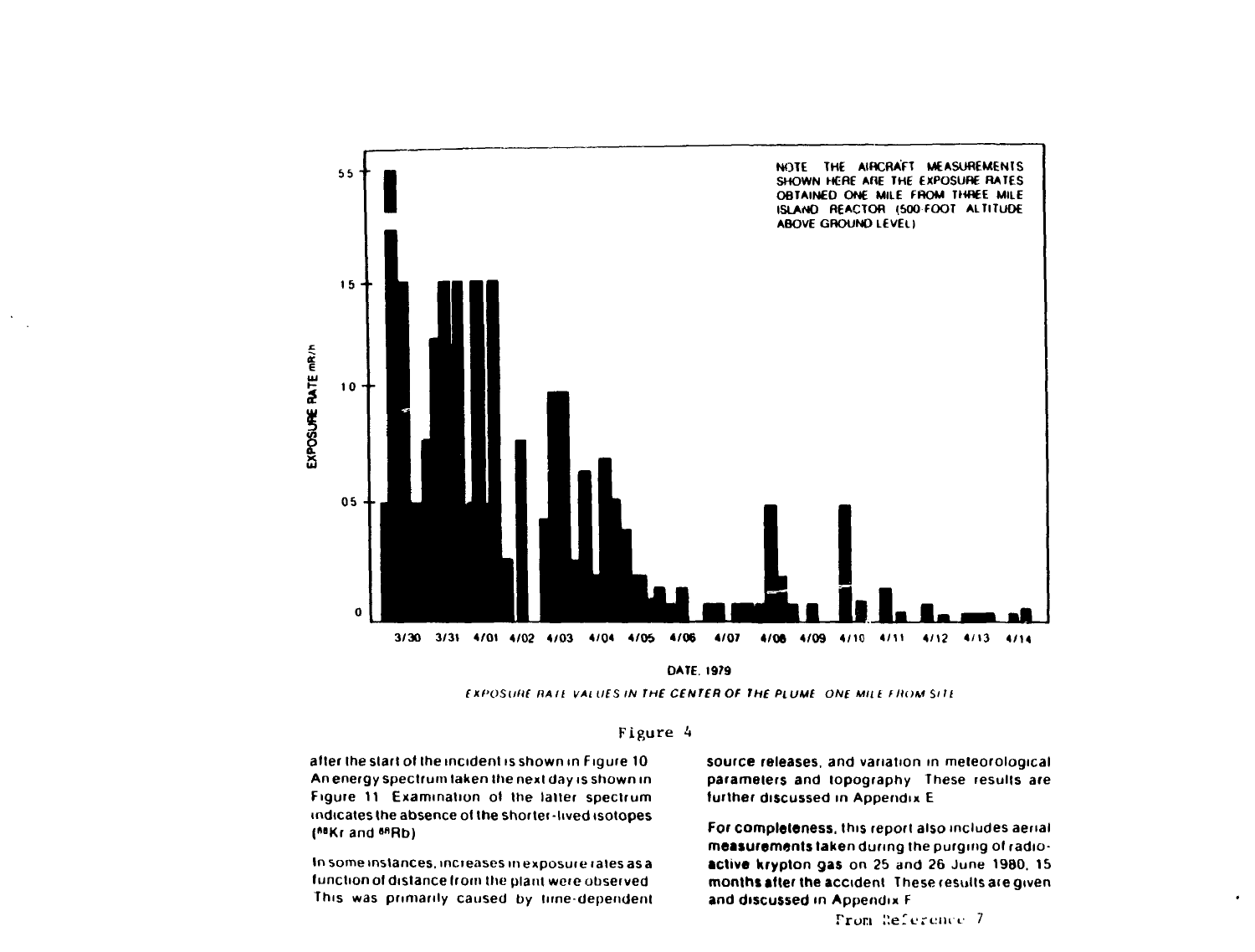

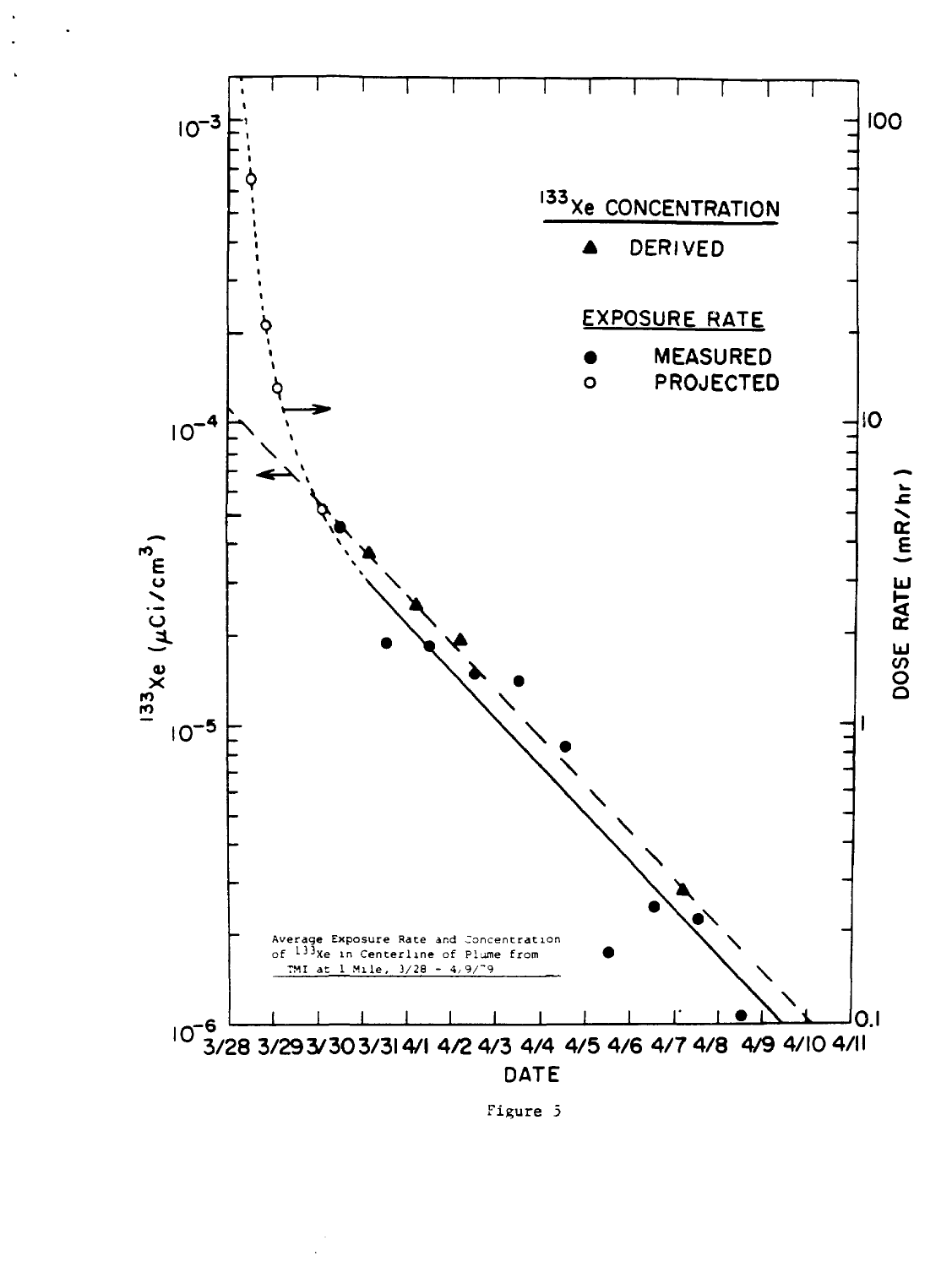

Figure 6

 $\bar{z}$  $\overline{a}$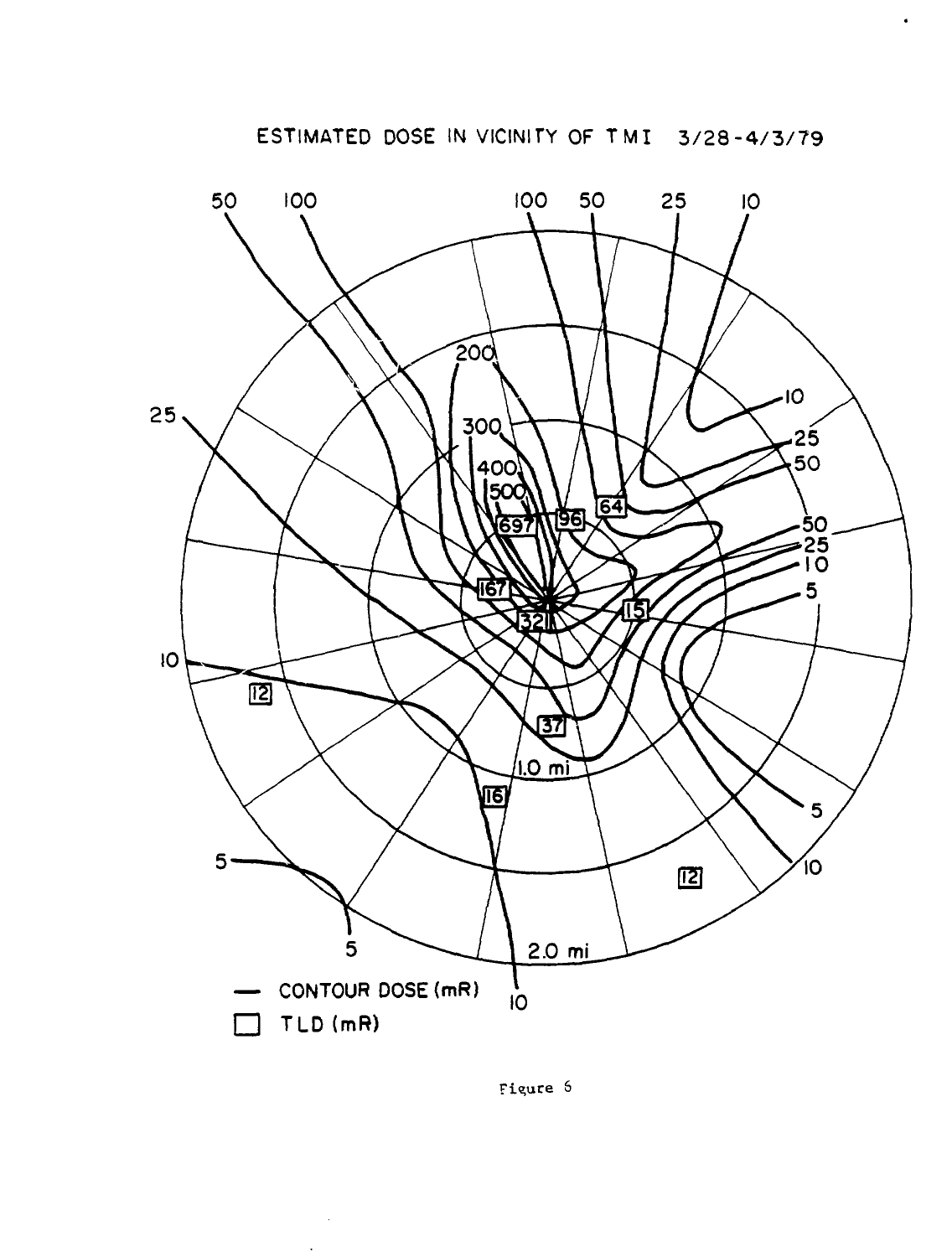**ESTIMATED DOSE IN VICINITY OF TMI 3/28-4/3/79** 



Figure 7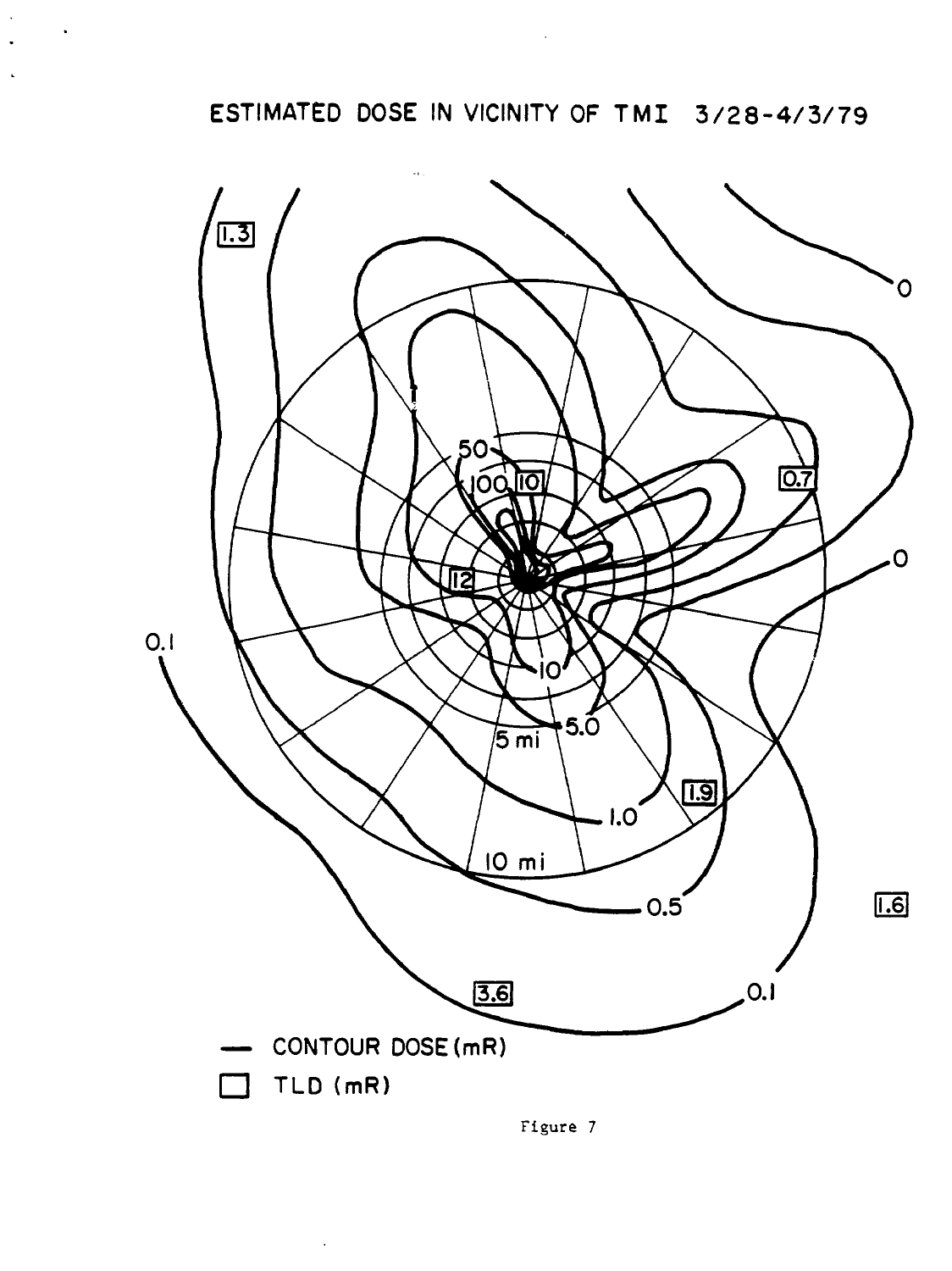